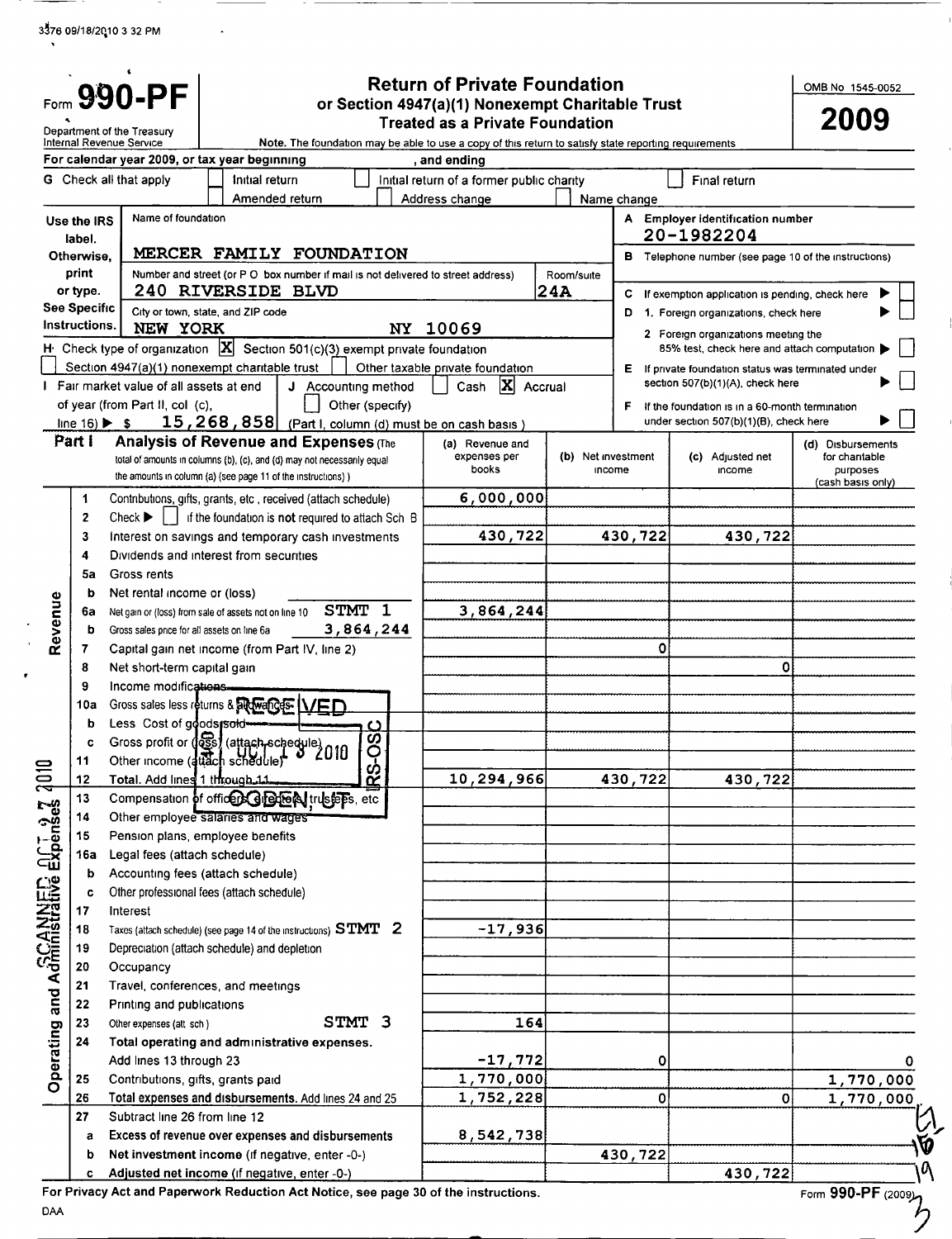### 3376 09/18120,10 <sup>3</sup> 32 PM

|                                                                                           |           | Form 990-PF (2009) MERCER FAMILY FOUNDATION                                                            | 20-1982204        |                  | Page 2                |
|-------------------------------------------------------------------------------------------|-----------|--------------------------------------------------------------------------------------------------------|-------------------|------------------|-----------------------|
| Part il<br><b>Balance Sheets</b> Attached schedules and amounts in the description column |           |                                                                                                        | Beginning of year | End of year      |                       |
|                                                                                           |           | should be for end-of-year amounts only (See instructions)                                              | (a) Book Value    | (b) Book Value   | (c) Fair Market Value |
|                                                                                           | $\cdot$ 1 | Cash-non-interest-bearing                                                                              | 262,803           | 6,811,937        | 6,811,937             |
|                                                                                           | 2         | Savings and temporary cash investments                                                                 |                   |                  |                       |
|                                                                                           | 3         | Accounts receivable ▶                                                                                  |                   |                  |                       |
|                                                                                           |           | Less allowance for doubtful accounts $\blacktriangleright$                                             |                   |                  |                       |
|                                                                                           | 4         | Pledges receivable                                                                                     |                   |                  |                       |
|                                                                                           |           | Less allowance for doubtful accounts $\blacktriangleright$                                             |                   |                  |                       |
|                                                                                           | 5         | Grants receivable                                                                                      |                   |                  |                       |
|                                                                                           | 6         | Receivables due from officers, directors, trustees, and other                                          |                   |                  |                       |
|                                                                                           |           | disqualified persons (attach schedule) (see page 16 of the                                             |                   |                  |                       |
|                                                                                           |           | instructions)                                                                                          |                   |                  |                       |
|                                                                                           | 7         | Other notes and loans receivable (att schedule)                                                        |                   |                  |                       |
|                                                                                           |           | Less allowance for doubtful accounts $\blacktriangleright$                                             |                   |                  |                       |
|                                                                                           |           | Inventories for sale or use                                                                            |                   |                  |                       |
| ssets                                                                                     | 8         |                                                                                                        |                   |                  |                       |
|                                                                                           | 9         | Prepaid expenses and deferred charges                                                                  |                   |                  |                       |
|                                                                                           | 10a       | Investments-U S and state government obligations (attach schedule)                                     |                   |                  |                       |
|                                                                                           | b         | SEE STMT 4<br>Investments-corporate stock (attach schedule)                                            | 6,463,317         | 8,456,921        | 8,456,921             |
|                                                                                           | c         | Investments-corporate bonds (attach schedule)                                                          |                   |                  |                       |
|                                                                                           | 11        | Investments-land, buildings, and equipment basis                                                       |                   |                  |                       |
|                                                                                           |           | Less accumulated depreciation (attach sch)                                                             |                   |                  |                       |
|                                                                                           | 12        | Investments-mortgage loans                                                                             |                   |                  |                       |
|                                                                                           | 13        | Investments-other (attach schedule)                                                                    |                   |                  |                       |
|                                                                                           | 14        | Land, buildings, and equipment basis                                                                   |                   |                  |                       |
|                                                                                           |           | Less accumulated depreciation (attach sch)                                                             |                   |                  |                       |
|                                                                                           | 15        | Other assets (describe $\blacktriangleright$                                                           |                   |                  |                       |
|                                                                                           | 16        | Total assets (to be completed by all filers-see the                                                    |                   |                  |                       |
|                                                                                           |           | instructions Also, see page 1, item I)                                                                 | 6,726,120         | 15,268,858       | 15,268,858            |
|                                                                                           | 17        | Accounts payable and accrued expenses                                                                  |                   |                  |                       |
|                                                                                           | 18        | Grants payable                                                                                         |                   |                  |                       |
| Liabilities                                                                               | 19        | Deferred revenue                                                                                       |                   |                  |                       |
|                                                                                           | 20        | Loans from officers, directors, trustees, and other disqualified persons                               |                   |                  |                       |
|                                                                                           | 21        | Mortgages and other notes payable (attach schedule)                                                    |                   |                  |                       |
|                                                                                           | 22        | Other liabilities (describe ▶                                                                          |                   |                  |                       |
|                                                                                           | 23        | Total liabilities (add lines 17 through 22)                                                            | $\mathbf 0$       | 0                |                       |
|                                                                                           |           | Foundations that follow SFAS 117, check here ▶                                                         |                   |                  |                       |
|                                                                                           |           | and complete lines 24 through 26 and lines 30 and 31.                                                  |                   |                  |                       |
|                                                                                           | 24        | Unrestricted                                                                                           |                   |                  |                       |
| Net Assets or Fund Balances                                                               | 25        | Temporarily restricted                                                                                 |                   |                  |                       |
|                                                                                           | 26        | Permanently restricted                                                                                 |                   |                  |                       |
|                                                                                           |           | $ \mathbf{x} $<br>Foundations that do not follow SFAS 117, check here ▶                                |                   |                  |                       |
|                                                                                           |           | and complete lines 27 through 31.                                                                      |                   |                  |                       |
|                                                                                           | 27        | Capital stock, trust principal, or current funds                                                       |                   |                  |                       |
|                                                                                           | 28        | Paid-in or capital surplus, or land, bldg, and equipment fund                                          |                   |                  |                       |
|                                                                                           | 29        | Retained earnings, accumulated income, endowment, or other funds                                       | 6,726,120         | 15,268,858       |                       |
|                                                                                           | 30        | Total net assets or fund balances (see page 17 of the                                                  |                   |                  |                       |
|                                                                                           |           | instructions)                                                                                          | 6,726,120         | 15,268,858       |                       |
|                                                                                           | 31        | Total liabilities and net assets/fund balances (see page 17                                            |                   |                  |                       |
|                                                                                           |           | of the instructions)                                                                                   | 6,726,120         | 15,268,858       |                       |
|                                                                                           | Part III  | <b>Analysis of Changes in Net Assets or Fund Balances</b>                                              |                   |                  |                       |
|                                                                                           |           | 1 Total net assets or fund balances at beginning of year-Part II, column (a), line 30 (must agree with |                   |                  |                       |
|                                                                                           |           | end-of-year figure reported on prior year's return)                                                    |                   | 1                | 6,726,120             |
|                                                                                           |           | 2 Enter amount from Part I, line 27a                                                                   |                   | $\boldsymbol{2}$ | 8,542,738             |
|                                                                                           |           | 3 Other increases not included in line 2 (itemize) >                                                   |                   | 3                |                       |
|                                                                                           |           | 4 Add lines 1, 2, and 3                                                                                |                   |                  | 15,268,858            |
|                                                                                           |           | 5 Decreases not included in line 2 (itemize) >                                                         |                   | 4                |                       |
|                                                                                           |           | 6 Total net assets or fund balances at end of year (line 4 minus line 5)—Part II, column (b), line 30  |                   | 5<br>6           | 15,268,858            |
|                                                                                           |           |                                                                                                        |                   |                  |                       |

ĺ.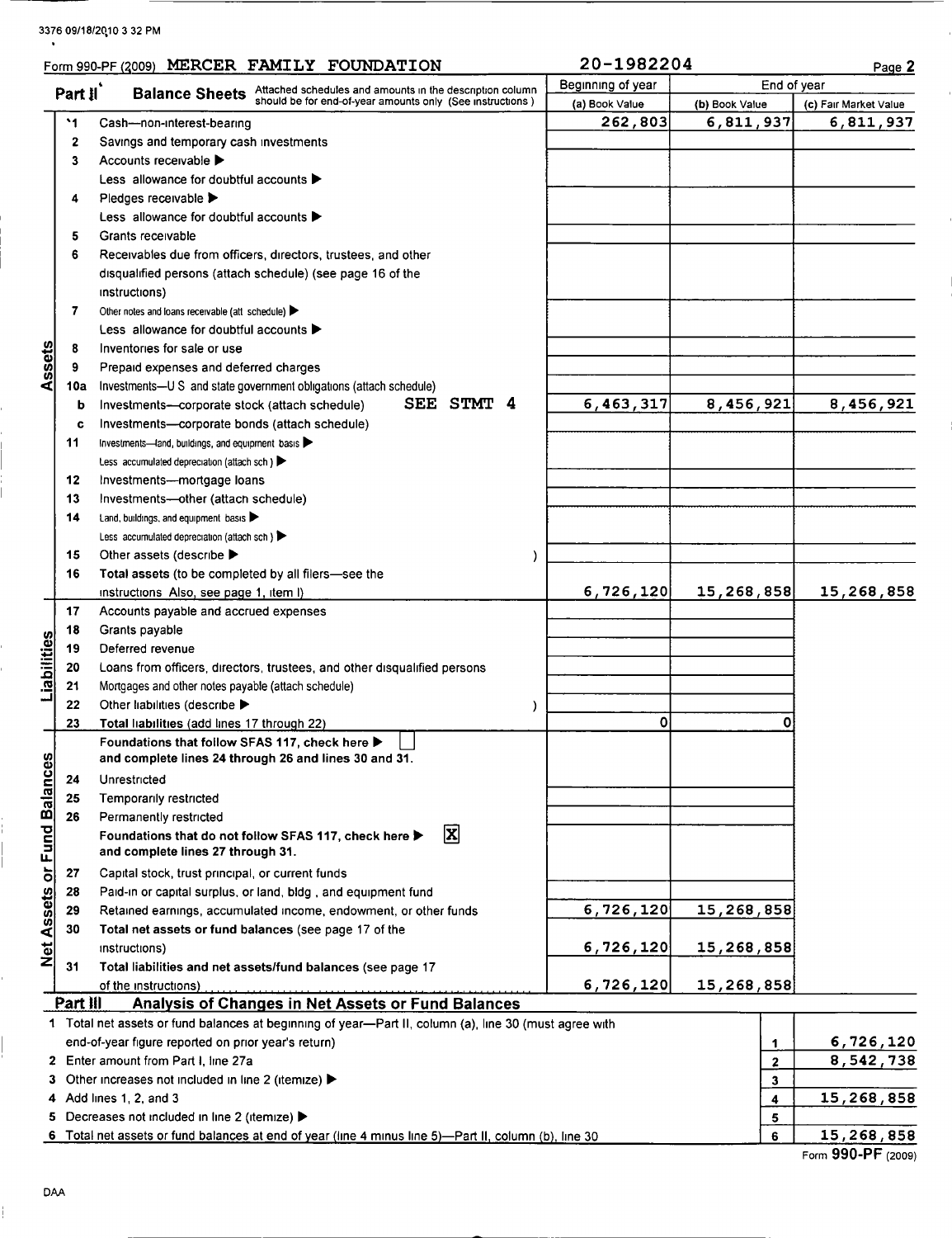|  |  | 3376 09/18/2010 3 32 PM |  |  |  |  |
|--|--|-------------------------|--|--|--|--|
|--|--|-------------------------|--|--|--|--|

in the

| Part IV                                                       | Form 990-PF (2009) MERCER FAMILY FOUNDATION<br>Capital Gains and Losses for Tax on Investment Income                                                                                                                                            |         | 20-1982204                                      |                                    | Page 3                                                      |
|---------------------------------------------------------------|-------------------------------------------------------------------------------------------------------------------------------------------------------------------------------------------------------------------------------------------------|---------|-------------------------------------------------|------------------------------------|-------------------------------------------------------------|
|                                                               |                                                                                                                                                                                                                                                 |         | (b) How acquired                                |                                    |                                                             |
| ٠                                                             | (a) List and describe the kind(s) of property sold (e.g., real estate,<br>2-story brick warehouse, or common stock, 200 shs MLC Co )                                                                                                            |         | P-Purchase<br>D-Donation                        | (c) Date acquired<br>(mo, day, yr) | (d) Date sold<br>(mo, day, yr)                              |
| N/A<br>1a                                                     |                                                                                                                                                                                                                                                 |         |                                                 |                                    |                                                             |
| b                                                             |                                                                                                                                                                                                                                                 |         |                                                 |                                    |                                                             |
| c                                                             |                                                                                                                                                                                                                                                 |         |                                                 |                                    |                                                             |
| d                                                             |                                                                                                                                                                                                                                                 |         |                                                 |                                    |                                                             |
| $\pmb{\Theta}$                                                |                                                                                                                                                                                                                                                 |         |                                                 |                                    |                                                             |
| (e) Gross sales price                                         | (f) Depreciation allowed<br>(or allowable)                                                                                                                                                                                                      |         | (g) Cost or other basis<br>plus expense of sale |                                    | (h) Gain or (loss)<br>(e) plus (f) minus (g)                |
| а                                                             |                                                                                                                                                                                                                                                 |         |                                                 |                                    |                                                             |
| b                                                             |                                                                                                                                                                                                                                                 |         |                                                 |                                    |                                                             |
| c                                                             |                                                                                                                                                                                                                                                 |         |                                                 |                                    |                                                             |
| d                                                             |                                                                                                                                                                                                                                                 |         |                                                 |                                    |                                                             |
| е                                                             |                                                                                                                                                                                                                                                 |         |                                                 |                                    |                                                             |
|                                                               | Complete only for assets showing gain in column (h) and owned by the foundation on 12/31/69                                                                                                                                                     |         |                                                 |                                    | (I) Gains (Col (h) gain minus                               |
| (i) F M V as of 12/31/69                                      | (J) Adjusted basis<br>as of 12/31/69                                                                                                                                                                                                            |         | (k) Excess of col (i)<br>over col (j), if any   |                                    | col (k), but not less than -0-) or<br>Losses (from col (h)) |
| а                                                             |                                                                                                                                                                                                                                                 |         |                                                 |                                    |                                                             |
| b                                                             |                                                                                                                                                                                                                                                 |         |                                                 |                                    |                                                             |
| c                                                             |                                                                                                                                                                                                                                                 |         |                                                 |                                    |                                                             |
| d                                                             |                                                                                                                                                                                                                                                 |         |                                                 |                                    |                                                             |
| $\bullet$                                                     |                                                                                                                                                                                                                                                 |         |                                                 |                                    |                                                             |
| 2 Capital gain net income or (net capital loss)               | If gain, also enter in Part I, line 7<br>If (loss), enter -0- in Part I, line 7                                                                                                                                                                 |         |                                                 | 2                                  |                                                             |
|                                                               | 3 Net short-term capital gain or (loss) as defined in sections 1222(5) and (6)                                                                                                                                                                  |         |                                                 |                                    |                                                             |
|                                                               | If gain, also enter in Part I, line 8, column (c) (see pages 13 and 17 of the instructions)                                                                                                                                                     |         |                                                 |                                    |                                                             |
| If (loss), enter -0- in Part I, line 8                        |                                                                                                                                                                                                                                                 |         |                                                 |                                    |                                                             |
| Part V                                                        | Qualification Under Section 4940(e) for Reduced Tax on Net Investment Income                                                                                                                                                                    |         |                                                 |                                    |                                                             |
|                                                               | (For optional use by domestic private foundations subject to the section 4940(a) tax on net investment income)                                                                                                                                  |         |                                                 |                                    |                                                             |
| If section 4940(d)(2) applies, leave this part blank          |                                                                                                                                                                                                                                                 |         |                                                 |                                    |                                                             |
|                                                               |                                                                                                                                                                                                                                                 |         |                                                 |                                    |                                                             |
|                                                               | Was the foundation liable for the section 4942 tax on the distributable amount of any year in the base period? $\ \cdot\ $ Yes $\ \mathbf{X}\ $ No<br>If "Yes," the foundation does not qualify under section 4940(e) Do not complete this part |         |                                                 |                                    |                                                             |
| -1                                                            | Enter the appropriate amount in each column for each year, see page 18 of the instructions before making any entries                                                                                                                            |         |                                                 |                                    |                                                             |
| (a)                                                           | (b)                                                                                                                                                                                                                                             |         | (c)                                             |                                    | (d)                                                         |
| Base period years<br>Calendar year (or tax year beginning in) | Adjusted qualifying distributions                                                                                                                                                                                                               |         | Net value of noncharitable-use assets           |                                    | Distribution ratio<br>(col (b) divided by col (c))          |
| 2008                                                          | 1,562,322                                                                                                                                                                                                                                       |         |                                                 |                                    |                                                             |
| 2007                                                          |                                                                                                                                                                                                                                                 | 290,744 |                                                 |                                    |                                                             |
| 2006                                                          |                                                                                                                                                                                                                                                 | 174,000 |                                                 |                                    |                                                             |
| 2005                                                          |                                                                                                                                                                                                                                                 |         |                                                 |                                    |                                                             |
| 2004                                                          |                                                                                                                                                                                                                                                 |         |                                                 |                                    |                                                             |
|                                                               |                                                                                                                                                                                                                                                 |         |                                                 |                                    |                                                             |
| 2 Total of line 1, column (d)                                 |                                                                                                                                                                                                                                                 |         |                                                 | 2                                  |                                                             |
|                                                               | 3 Average distribution ratio for the 5-year base period—divide the total on line 2 by 5, or by the                                                                                                                                              |         |                                                 |                                    |                                                             |
|                                                               | number of years the foundation has been in existence if less than 5 years                                                                                                                                                                       |         |                                                 | 3                                  |                                                             |
|                                                               |                                                                                                                                                                                                                                                 |         |                                                 |                                    |                                                             |
|                                                               | 4 Enter the net value of noncharitable-use assets for 2009 from Part X, line 5                                                                                                                                                                  |         |                                                 | 4                                  | $\mathbf 0$                                                 |
|                                                               |                                                                                                                                                                                                                                                 |         |                                                 |                                    |                                                             |
| 5 Multiply line 4 by line 3                                   |                                                                                                                                                                                                                                                 |         |                                                 | 5                                  |                                                             |
|                                                               |                                                                                                                                                                                                                                                 |         |                                                 |                                    |                                                             |
| 6 Enter 1% of net investment income (1% of Part I, line 27b)  |                                                                                                                                                                                                                                                 |         |                                                 | 6                                  | 4,307                                                       |
|                                                               |                                                                                                                                                                                                                                                 |         |                                                 |                                    |                                                             |
| 7 Add lines 5 and 6                                           |                                                                                                                                                                                                                                                 |         |                                                 | 7                                  | 4,307                                                       |
|                                                               |                                                                                                                                                                                                                                                 |         |                                                 |                                    |                                                             |
| 8 Enter qualifying distributions from Part XII, line 4        |                                                                                                                                                                                                                                                 |         |                                                 | 8                                  | 1,770,000                                                   |
|                                                               | If line 8 is equal to or greater than line 7, check the box in Part VI, line 1b, and complete that part using a 1% tax rate See the                                                                                                             |         |                                                 |                                    |                                                             |
| Part VI instructions on page 18                               |                                                                                                                                                                                                                                                 |         |                                                 |                                    |                                                             |

 $\overline{a}$ 

 $-$ 

 $\sim$   $-$ 

 $\sim$  $\sim$ 

 $\sim 100$ 

 $\sim$   $-$ 

 $\sim$   $\sim$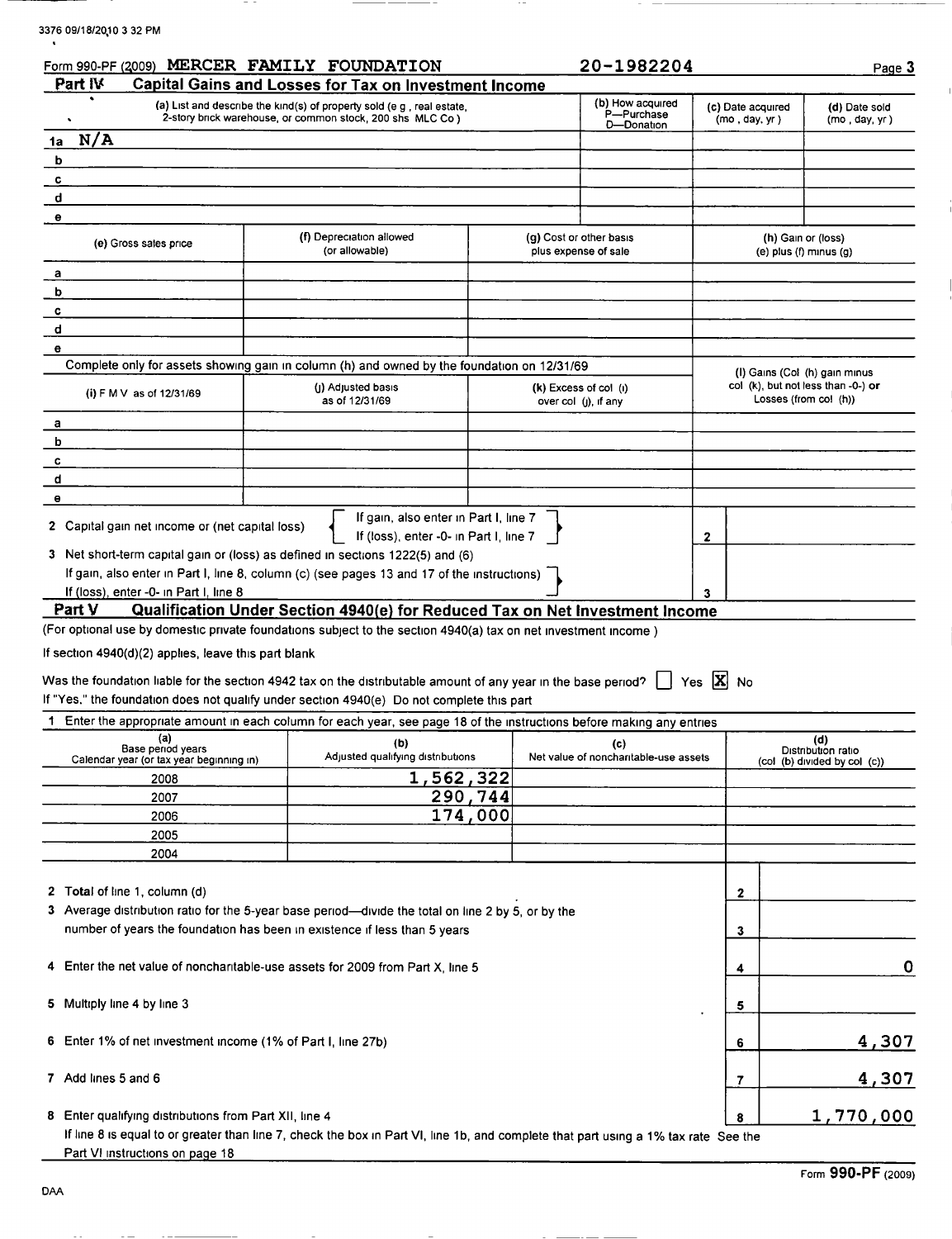3376 09/18/2010 3 32 PM  $\ddot{\phantom{a}}$ 

 $\sim$  $\sim$   $- - -$ 

 $\sim$   $-$ 

 $\sim$   $\sim$   $-$ 

 $\overline{\phantom{0}}$ 

 $\sim$   $-$ 

 $\sim$   $-$ 

 $\overline{\phantom{a}}$ 

|              | 20-1982204<br>Form 990-PF (2009) MERCER FAMILY FOUNDATION                                                                                                |                |             | Page 4        |
|--------------|----------------------------------------------------------------------------------------------------------------------------------------------------------|----------------|-------------|---------------|
|              | Excise Tax Based on Investment Income (Section 4940(a), 4940(b), 4940(e), or 4948-see page 18 of the instructions)<br>Part VI                            |                |             |               |
| 1a           | Exempt operating foundations described in section 4940(d)(2), check here $\blacktriangleright$   and enter "N/A" on line 1                               |                |             |               |
|              | Date of ruling or determination letter<br>(attach copy of letter if necessary-see instructions)                                                          |                |             |               |
| b            | Domestic foundations that meet the section 4940(e) requirements in Part V, check<br>1.                                                                   |                |             | 4,307         |
|              | here $\triangleright$ $\mathbf{X}$ and enter 1% of Part I, line 27b                                                                                      |                |             |               |
| c            | All other domestic foundations enter 2% of line 27b Exempt foreign organizations enter 4% of                                                             |                |             |               |
|              | Part I, line 12, col (b)                                                                                                                                 |                |             |               |
| $\mathbf{2}$ | Tax under section 511 (domestic section 4947(a)(1) trusts and taxable foundations only Others enter -0-)<br>$\mathbf{2}$                                 |                |             |               |
| 3            | Add lines 1 and 2<br>3                                                                                                                                   |                |             | 4,307         |
| 4            | Subtitle A (income) tax (domestic section 4947(a)(1) trusts and taxable foundations only Others enter -0-)<br>4                                          |                |             |               |
| 5            | Tax based on investment income. Subtract line 4 from line 3 If zero or less, enter -0-<br>5                                                              |                |             | 4,307         |
| 6            | Credits/Payments                                                                                                                                         |                |             |               |
| а            | <u>2,322</u><br>2009 estimated tax payments and 2008 overpayment credited to 2009<br>6a                                                                  |                |             |               |
| b            | Exempt foreign organizations-tax withheld at source<br>6b                                                                                                |                |             |               |
| c            | 1,500<br>Tax paid with application for extension of time to file (Form 8868)<br>6с                                                                       |                |             |               |
| d            | Backup withholding erroneously withheld<br>6d                                                                                                            |                |             |               |
| 7            | Total credits and payments Add lines 6a through 6d<br>7                                                                                                  |                |             | <u>3,822</u>  |
| 8            | Enter any penalty for underpayment of estimated tax Check here $ X $ if Form 2220 is attached<br>8                                                       |                |             |               |
| 9            | Tax due. If the total of lines 5 and 8 is more than line 7, enter amount owed<br>9                                                                       |                |             | 491           |
| 10           | Overpayment. If line 7 is more than the total of lines 5 and 8, enter the amount overpaid<br>10                                                          |                |             |               |
| 11           | Enter the amount of line 10 to be Credited to 2010 estimated tax $\blacktriangleright$<br>11<br>Refunded                                                 |                |             |               |
|              | <b>Statements Regarding Activities</b><br>Part VII-A                                                                                                     |                |             |               |
| 1a           | During the tax year, did the foundation attempt to influence any national, state, or local legislation or did it                                         |                | Yes         | <u>No</u>     |
|              | participate or intervene in any political campaign?                                                                                                      | 1a             |             | $\mathbf{x}$  |
| b            | Did it spend more than \$100 during the year (either directly or indirectly) for political purposes (see page 19<br>of the instructions for definition)? |                |             |               |
|              |                                                                                                                                                          | 1b             |             | X.            |
|              | If the answer is "Yes" to 1a or 1b, attach a detailed description of the activities and copies of any materials                                          |                |             |               |
|              | published or distributed by the foundation in connection with the activities<br>Did the foundation file Form 1120-POL for this year?                     |                |             | X.            |
| c<br>d       | Enter the amount (if any) of tax on political expenditures (section 4955) imposed during the year                                                        | 1c             |             |               |
|              | (1) On the foundation $\triangleright$ \$ (2) On foundation managers $\triangleright$ \$                                                                 |                |             |               |
| е            | Enter the reimbursement (if any) paid by the foundation during the year for political expenditure tax imposed                                            |                |             |               |
|              | on foundation managers > \$                                                                                                                              |                |             |               |
| $\mathbf{z}$ | Has the foundation engaged in any activities that have not previously been reported to the IRS?                                                          | 2              |             | X             |
|              | If "Yes," attach a detailed description of the activities                                                                                                |                |             |               |
| 3            | Has the foundation made any changes, not previously reported to the IRS, in its governing instrument, articles of                                        |                |             |               |
|              | incorporation, or bylaws, or other similar instruments? If "Yes," attach a conformed copy of the changes                                                 | 3              |             |               |
| 4a           | Did the foundation have unrelated business gross income of \$1,000 or more during the year?                                                              | 4a             |             | $\frac{X}{X}$ |
| b            | N/A<br>If "Yes," has it filed a tax return on Form 990-T for this year?                                                                                  | 4b             |             |               |
| 5            | Was there a liquidation, termination, dissolution, or substantial contraction during the year?                                                           | 5              |             | $\mathbf{x}$  |
|              | If "Yes," attach the statement required by General Instruction T                                                                                         |                |             |               |
| 6            | Are the requirements of section 508(e) (relating to sections 4941 through 4945) satisfied either                                                         |                |             |               |
|              | • By language in the governing instrument, or                                                                                                            |                |             |               |
|              | • By state legislation that effectively amends the governing instrument so that no mandatory directions that                                             |                |             |               |
|              | conflict with the state law remain in the governing instrument?                                                                                          | 6              | X           |               |
| 7            | Did the foundation have at least \$5,000 in assets at any time during the year? If "Yes," complete Part II, col (c), and Part XV                         | $\overline{7}$ | $\mathbf x$ |               |
| 8a           | Enter the states to which the foundation reports or with which it is registered (see page 19 of the                                                      |                |             |               |
|              | <b>NONE</b><br>instructions)                                                                                                                             |                |             |               |
| b            | If the answer is "Yes" to line 7, has the foundation furnished a copy of Form 990-PF to the Attorney General                                             |                |             |               |
|              | (or designate) of each state as required by General Instruction G? If "No," attach explanation                                                           | 8b             | X           |               |
| 9            | Is the foundation claiming status as a private operating foundation within the meaning of section 4942(j)(3) or                                          |                |             |               |
|              | 4942(j)(5) for calendar year 2009 or the taxable year beginning in 2009 (see instructions for Part XIV on page                                           |                |             |               |
|              | 27)? If "Yes," complete Part XIV                                                                                                                         | 9              |             | X.            |
| 10           | Did any persons become substantial contributors during the tax year? If "Yes," attach a schedule listing their                                           |                |             |               |
|              | names and addresses                                                                                                                                      | 10             |             | X.            |

 $\overline{\phantom{a}}$  . The set of  $\overline{\phantom{a}}$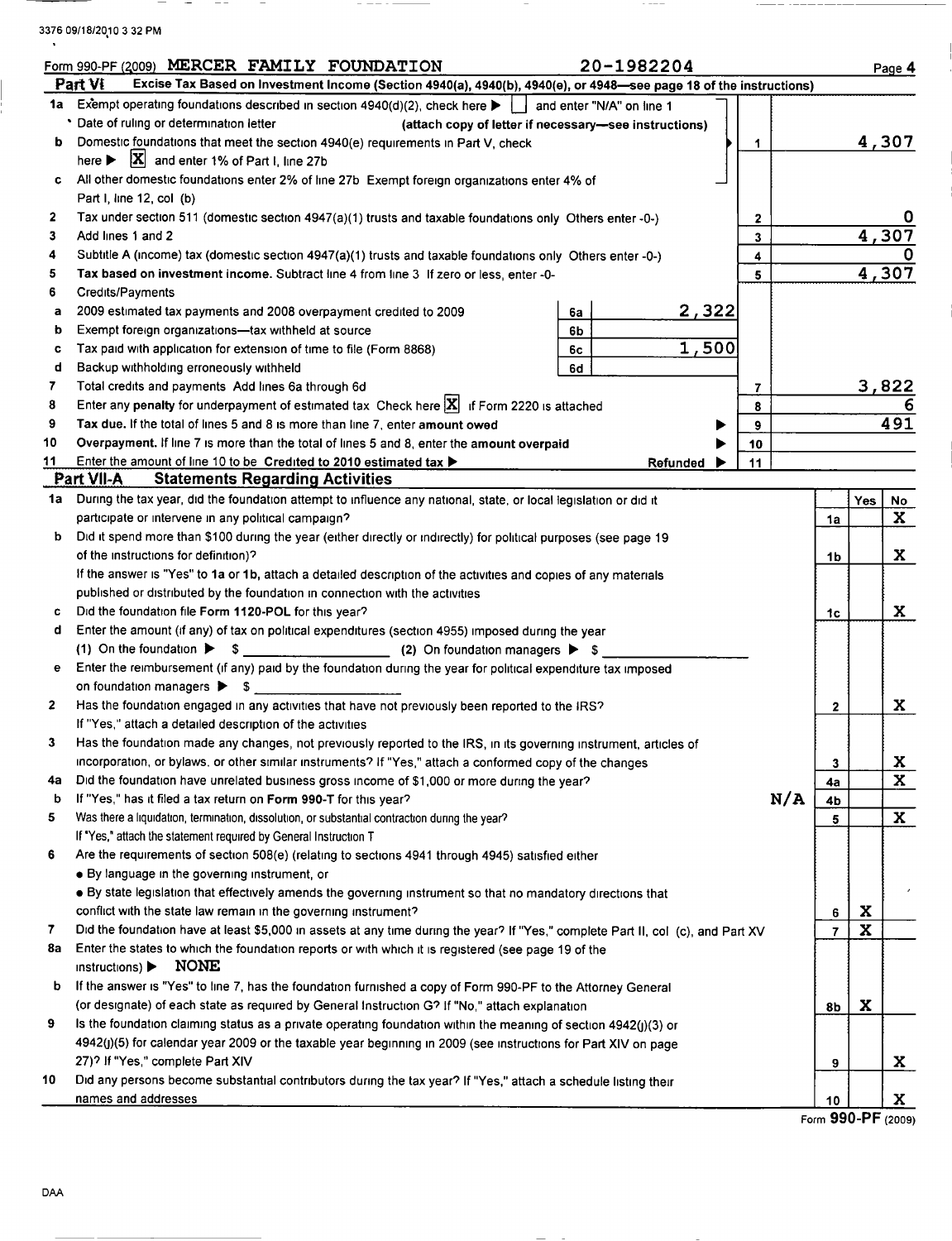3376 09/18/20,10 <sup>3</sup> 32 PM  $\ddot{\phantom{1}}$ 

|         | Form 990-PF (2009) MERCER FAMILY FOUNDATION<br>20-1982204                                                                  |                |                                       |                    |             | Page 5       |
|---------|----------------------------------------------------------------------------------------------------------------------------|----------------|---------------------------------------|--------------------|-------------|--------------|
|         | Part VII-A<br><b>Statements Regarding Activities (continued)</b>                                                           |                |                                       |                    |             |              |
| 11      | At any time during the year, did the foundation, directly or indirectly, own a controlled entity within the                |                |                                       |                    |             |              |
|         | * meaning of section 512(b)(13)? If "Yes," attach schedule (see page 20 of the instructions)                               |                |                                       | 11                 |             | X.           |
| 12      | Did the foundation acquire a direct or indirect interest in any applicable insurance contract before                       |                |                                       |                    |             |              |
|         | August 17, 2008?                                                                                                           |                |                                       | 12                 |             | X.           |
| 13      | Did the foundation comply with the public inspection requirements for its annual returns and exemption application?        |                |                                       | 13                 | $\mathbf x$ |              |
|         | Website address $\blacktriangleright$ N/A                                                                                  |                |                                       |                    |             |              |
| 14      | <b>REBEKAH MERCER</b><br>The books are in care of $\blacktriangleright$                                                    | Telephone no ▶ |                                       |                    |             |              |
|         | 240 RIVERSIDE BLVD.                                                                                                        |                |                                       |                    |             |              |
|         | Located at $\triangleright$ NEW YORK, NY                                                                                   | $ZIP+4$        | 10069                                 |                    |             |              |
| 15      | Section 4947(a)(1) nonexempt charitable trusts filing Form 990-PF in lieu of Form 1041-Check here                          |                |                                       |                    |             |              |
|         | and enter the amount of tax-exempt interest received or accrued during the year                                            | ▶              | 15                                    |                    |             |              |
|         | Part VII-B<br><b>Statements Regarding Activities for Which Form 4720 May Be Required</b>                                   |                |                                       |                    |             |              |
|         | File Form 4720 if any item is checked in the "Yes" column, unless an exception applies.                                    |                |                                       |                    | Yes         | No           |
| 1a      | During the year did the foundation (either directly or indirectly)                                                         |                |                                       |                    |             |              |
|         | (1) Engage in the sale or exchange, or leasing of property with a disqualified person?                                     | Yes            | X<br><b>No</b>                        |                    |             |              |
|         | (2) Borrow money from, lend money to, or otherwise extend credit to (or accept it from) a                                  |                |                                       |                    |             |              |
|         | disqualified person?                                                                                                       | Yes            | $\frac{\mathbf{X}}{\mathbf{X}}$<br>No |                    |             |              |
|         | (3) Furnish goods, services, or facilities to (or accept them from) a disqualified person?                                 | Yes            | No                                    |                    |             |              |
|         | (4) Pay compensation to, or pay or reimburse the expenses of, a disqualified person?                                       | Yes            | $\overline{\mathbf{x}}$<br><b>No</b>  |                    |             |              |
|         | (5) Transfer any income or assets to a disqualified person (or make any of either available for                            |                |                                       |                    |             |              |
|         | the benefit or use of a disqualified person)?                                                                              | Yes            | 冈<br><b>No</b>                        |                    |             |              |
|         | (6) Agree to pay money or property to a government official? (Exception. Check "No" if the                                 |                |                                       |                    |             |              |
|         | foundation agreed to make a grant to or to employ the official for a period after                                          |                |                                       |                    |             |              |
|         | termination of government service, if terminating within 90 days )                                                         | Yes            | $\overline{\mathbf{x}}$<br>No         |                    |             |              |
| b       | If any answer is "Yes" to 1a(1)-(6), did any of the acts fail to qualify under the exceptions described in Regulations     |                |                                       |                    |             |              |
|         | section 53 4941(d)-3 or in a current notice regarding disaster assistance (see page 20 of the instructions)?               |                | N/A                                   | 1 <sub>b</sub>     |             |              |
|         | Organizations relying on a current notice regarding disaster assistance check here                                         |                |                                       |                    |             |              |
| c       | Did the foundation engage in a prior year in any of the acts described in 1a, other than excepted acts, that               |                |                                       |                    |             |              |
|         | were not corrected before the first day of the tax year beginning in 2009?                                                 |                | N/A                                   | 1 <sub>c</sub>     |             |              |
| 2       | Taxes on failure to distribute income (section 4942) (does not apply for years the foundation was a private                |                |                                       |                    |             |              |
|         | operating foundation defined in section 4942(j)(3) or 4942(j)(5))                                                          |                |                                       |                    |             |              |
| a       | At the end of tax year 2009, did the foundation have any undistributed income (lines 6d and                                |                |                                       |                    |             |              |
|         | 6e, Part XIII) for tax year(s) beginning before 2009?                                                                      | Yes            | $\vert \mathbf{x} \vert$<br>No        |                    |             |              |
|         | If "Yes" list the years ▶ 20<br>.20<br>-20<br>20                                                                           |                |                                       |                    |             |              |
| b       | Are there any years listed in 2a for which the foundation is not applying the provisions of section 4942(a)(2)             |                |                                       |                    |             |              |
|         | (relating to incorrect valuation of assets) to the year's undistributed income? (If applying section 4942(a)(2) to         |                | N/A                                   |                    |             |              |
|         | all years listed, answer "No" and attach statement—see page 20 of the instructions)                                        |                |                                       | 2 <sub>b</sub>     |             |              |
| c       | If the provisions of section 4942(a)(2) are being applied to any of the years listed in 2a, list the years here<br>▶<br>20 |                |                                       |                    |             |              |
| За      | , 20<br>, 20<br>, 20<br>Did the foundation hold more than a 2% direct or indirect interest in any business enterprise      |                |                                       |                    |             |              |
|         |                                                                                                                            |                | X No                                  |                    |             |              |
| b       | at any time during the year?                                                                                               | Yes            |                                       |                    |             |              |
|         | If "Yes," did it have excess business holdings in 2009 as a result of (1) any purchase by the foundation or                |                |                                       |                    |             |              |
|         | disqualified persons after May 26, 1969, (2) the lapse of the 5-year period (or longer period approved by the              |                |                                       |                    |             |              |
|         | Commissioner under section 4943(c)(7)) to dispose of holdings acquired by gift or bequest, or (3) the lapse of             |                |                                       |                    |             |              |
|         | the 10-, 15-, or 20-year first phase holding period? (Use Schedule C, Form 4720, to determine if the                       |                | N/A                                   |                    |             |              |
|         | foundation had excess business holdings in 2009)                                                                           |                |                                       | 3b                 |             |              |
| 4a<br>b | Did the foundation invest during the year any amount in a manner that would jeopardize its charitable purposes?            |                |                                       | 4a                 |             | $\mathbf{x}$ |
|         | Did the foundation make any investment in a prior year (but after December 31, 1969) that could jeopardize its             |                |                                       |                    |             | X            |
|         | charitable purpose that had not been removed from jeopardy before the first day of the tax year beginning in 2009?         |                |                                       | 4b                 |             |              |
|         |                                                                                                                            |                |                                       | Form 990-PF (2009) |             |              |

 $---$ 

 $\sim$   $\sim$   $\sim$ 

 $\frac{1}{1}$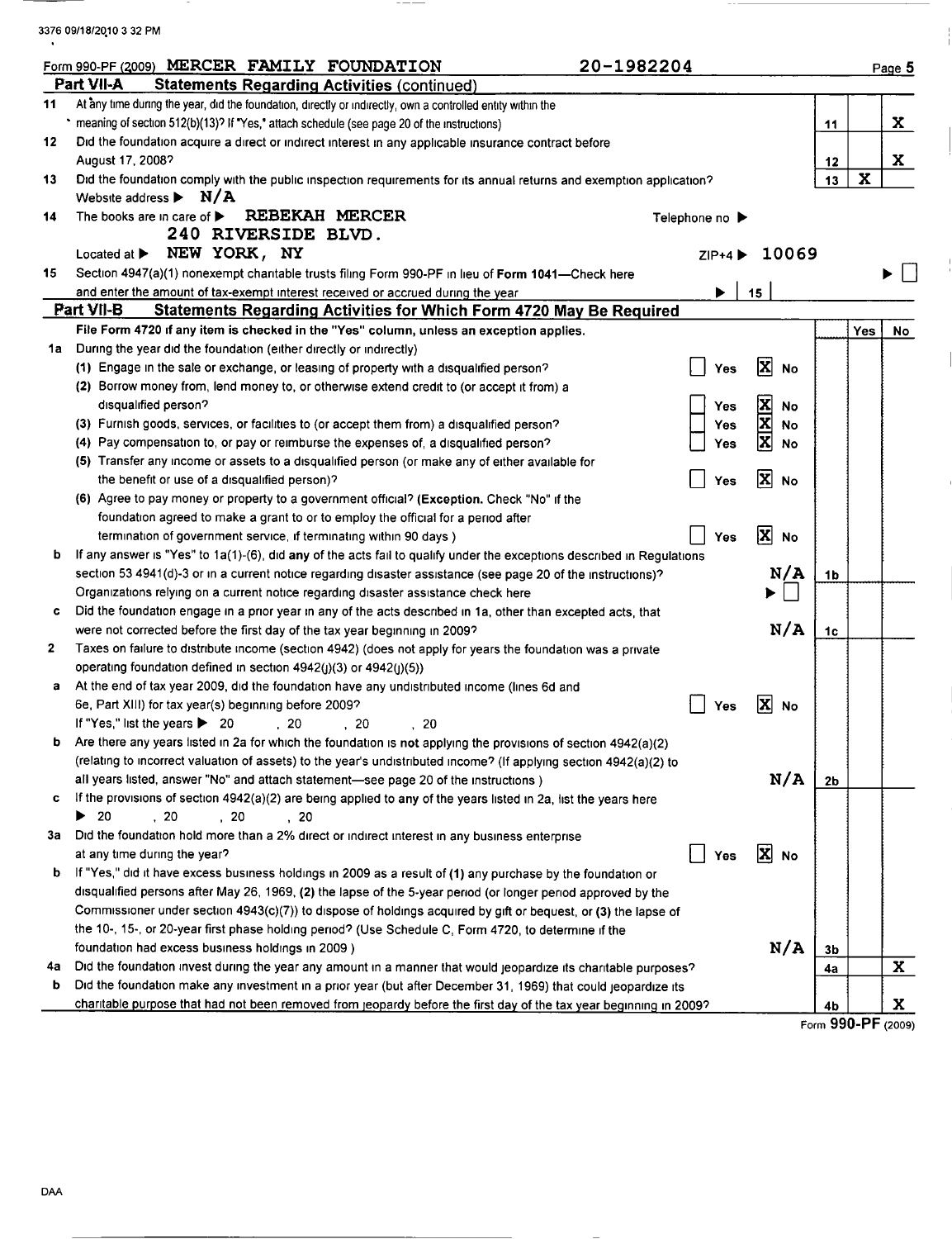| 3376 09/18/2010 3 32 PM |  |
|-------------------------|--|
|                         |  |

 $-$ 

 $\overline{\phantom{m}}$ 

|    | Form 990-PF (2009) MERCER FAMILY FOUNDATION                                                                             |                                                                                 |                                                                 | 20-1982204                                      |                                                                |                |                                          | Page 6      |
|----|-------------------------------------------------------------------------------------------------------------------------|---------------------------------------------------------------------------------|-----------------------------------------------------------------|-------------------------------------------------|----------------------------------------------------------------|----------------|------------------------------------------|-------------|
|    | Part VII-B                                                                                                              | Statements Regarding Activities for Which Form 4720 May Be Required (continued) |                                                                 |                                                 |                                                                |                |                                          |             |
| 5а | During the year did the foundation pay or incur any amount to                                                           |                                                                                 |                                                                 |                                                 |                                                                |                |                                          |             |
|    | * (1) Carry on propaganda, or otherwise attempt to influence legislation (section 4945(e))?                             |                                                                                 |                                                                 |                                                 | x<br><b>No</b><br>Yes                                          |                |                                          |             |
|    | (2) Influence the outcome of any specific public election (see section 4955), or to carry on,                           |                                                                                 |                                                                 |                                                 |                                                                |                |                                          |             |
|    | directly or indirectly, any voter registration drive?                                                                   |                                                                                 |                                                                 |                                                 | x<br>Yes<br>No                                                 |                |                                          |             |
|    | (3) Provide a grant to an individual for travel, study, or other similar purposes?                                      |                                                                                 |                                                                 |                                                 | x<br><b>No</b><br>Yes                                          |                |                                          |             |
|    | (4) Provide a grant to an organization other than a charitable, etc., organization described in                         |                                                                                 |                                                                 |                                                 |                                                                |                |                                          |             |
|    | section $509(a)(1)$ , (2), or (3), or section $4940(d)(2)$ ? (see page 22 of the instructions)                          |                                                                                 |                                                                 |                                                 | X<br><b>No</b><br>Yes                                          |                |                                          |             |
|    | (5) Provide for any purpose other than religious, charitable, scientific, literary, or educational                      |                                                                                 |                                                                 |                                                 |                                                                |                |                                          |             |
|    | purposes, or for the prevention of cruelty to children or animals?                                                      |                                                                                 |                                                                 |                                                 | ΙxΙ<br><b>No</b><br>Yes                                        |                |                                          |             |
| b  | If any answer is "Yes" to 5a(1)-(5), did any of the transactions fail to qualify under the exceptions described in      |                                                                                 |                                                                 |                                                 |                                                                |                |                                          |             |
|    | Regulations section 53 4945 or in a current notice regarding disaster assistance (see page 22 of the instructions)?     |                                                                                 |                                                                 |                                                 | N/A                                                            | 5b             |                                          |             |
|    | Organizations relying on a current notice regarding disaster assistance check here                                      |                                                                                 |                                                                 |                                                 |                                                                |                |                                          |             |
| c  | If the answer is "Yes" to question 5a(4), does the foundation claim exemption from the tax                              |                                                                                 |                                                                 |                                                 |                                                                |                |                                          |             |
|    | because it maintained expenditure responsibility for the grant?                                                         |                                                                                 |                                                                 | N/A                                             | Yes<br><b>No</b>                                               |                |                                          |             |
|    | If "Yes," attach the statement required by Regulations section 53 4945-5(d)                                             |                                                                                 |                                                                 |                                                 |                                                                |                |                                          |             |
|    | 6a Did the foundation, during the year, receive any funds, directly or indirectly, to pay premiums                      |                                                                                 |                                                                 |                                                 |                                                                |                |                                          |             |
|    | on a personal benefit contract?                                                                                         |                                                                                 |                                                                 |                                                 | 図<br>Yes<br><b>No</b>                                          |                |                                          |             |
| b. | Did the foundation, during the year, pay premiums, directly or indirectly, on a personal benefit contract?              |                                                                                 |                                                                 |                                                 |                                                                | 6b             |                                          | $\mathbf x$ |
|    | If "Yes" to 6b, file Form 8870                                                                                          |                                                                                 |                                                                 |                                                 |                                                                |                |                                          |             |
| 7а | At any time during the tax year, was the foundation a party to a prohibited tax shelter transaction?                    |                                                                                 |                                                                 |                                                 | $\mathbf{x}$<br><b>Yes</b><br>No                               |                |                                          |             |
|    | b If yes, did the foundation receive any proceeds or have any net income attributable to the transaction?               |                                                                                 |                                                                 |                                                 | N/A                                                            | 7 <sub>b</sub> |                                          |             |
|    | Part VIII<br>Information About Officers, Directors, Trustees, Foundation Managers, Highly Paid Employees,               |                                                                                 |                                                                 |                                                 |                                                                |                |                                          |             |
|    | and Contractors                                                                                                         |                                                                                 |                                                                 |                                                 |                                                                |                |                                          |             |
|    | 1 List all officers, directors, trustees, foundation managers and their compensation (see page 22 of the instructions). |                                                                                 |                                                                 |                                                 |                                                                |                |                                          |             |
|    | (a) Name and address                                                                                                    |                                                                                 | (b) Title, and average<br>hours per week<br>devoted to position | (c) Compensation<br>(If not paid, enter<br>-0-) | (d) Contributions to<br>employee benefit<br>plans and deferred |                | (e) Expense account,<br>other allowances |             |
|    |                                                                                                                         |                                                                                 |                                                                 |                                                 | compensation                                                   |                |                                          |             |
|    | REBEKAH MERCER                                                                                                          | NEW YOK                                                                         | <b>DIRECTOR</b>                                                 |                                                 |                                                                |                |                                          |             |
|    | 240 RIVERSIDE BLVE APT 24A                                                                                              | NY 10069                                                                        | 30.00                                                           |                                                 | 0                                                              |                |                                          | 0           |
|    |                                                                                                                         |                                                                                 |                                                                 |                                                 |                                                                |                |                                          |             |

<sup>2</sup> Compensation of five highest-paid employees (other than those included on line 1-see page 23 of the instructions). If none. enter "NONE."

|             |                                                               |                                       |                  |                                          | $0.00 \, \text{m}$   |  |
|-------------|---------------------------------------------------------------|---------------------------------------|------------------|------------------------------------------|----------------------|--|
|             | Total number of other employees paid over \$50,000            |                                       |                  |                                          |                      |  |
|             |                                                               |                                       |                  |                                          |                      |  |
|             |                                                               |                                       |                  |                                          |                      |  |
|             |                                                               |                                       |                  |                                          |                      |  |
|             |                                                               |                                       |                  |                                          |                      |  |
|             |                                                               |                                       |                  |                                          |                      |  |
|             |                                                               |                                       |                  |                                          |                      |  |
|             |                                                               |                                       |                  |                                          |                      |  |
|             |                                                               |                                       |                  |                                          |                      |  |
|             |                                                               |                                       |                  |                                          |                      |  |
|             |                                                               |                                       |                  |                                          |                      |  |
| <b>NONE</b> |                                                               |                                       |                  |                                          |                      |  |
|             | (a) Name and address of each employee paid more than \$50,000 | hours per week<br>devoted to position | (c) Compensation | plans and deferred<br>compensation       | other allowances     |  |
|             |                                                               | (b) Title, and average                |                  | (d) Contributions to<br>employee benefit | (e) Expense account, |  |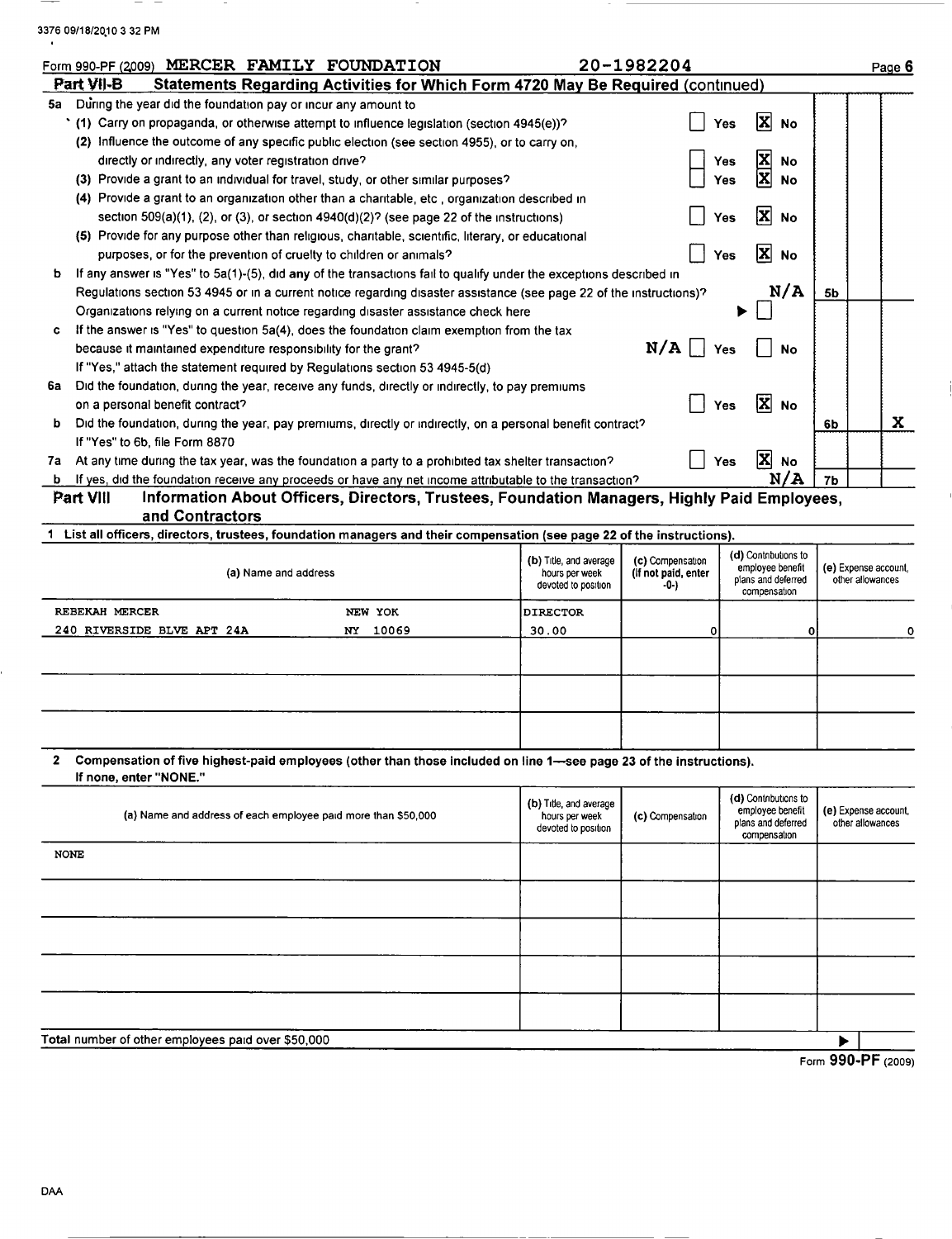|                              | Form 990-PF (2009) MERCER FAMILY FOUNDATION                                                                                                                                                                                                             | 20-1982204          | Page 7           |
|------------------------------|---------------------------------------------------------------------------------------------------------------------------------------------------------------------------------------------------------------------------------------------------------|---------------------|------------------|
| Part VIII                    | Information About Officers, Directors, Trustees, Foundation Managers, Highly Paid Employees,                                                                                                                                                            |                     |                  |
|                              | and Contractors (continued)<br>3 · Five highest-paid independent contractors for professional services (see page 23 of the instructions). If none, enter "NONE."                                                                                        |                     |                  |
|                              | (a) Name and address of each person paid more than \$50,000                                                                                                                                                                                             | (b) Type of service | (c) Compensation |
| <b>NONE</b>                  |                                                                                                                                                                                                                                                         |                     |                  |
|                              |                                                                                                                                                                                                                                                         |                     |                  |
|                              |                                                                                                                                                                                                                                                         |                     |                  |
|                              |                                                                                                                                                                                                                                                         |                     |                  |
|                              |                                                                                                                                                                                                                                                         |                     |                  |
|                              |                                                                                                                                                                                                                                                         |                     |                  |
|                              |                                                                                                                                                                                                                                                         |                     |                  |
|                              |                                                                                                                                                                                                                                                         |                     |                  |
|                              | Total number of others receiving over \$50,000 for professional services                                                                                                                                                                                |                     |                  |
|                              |                                                                                                                                                                                                                                                         |                     |                  |
| Part IX-A                    | <b>Summary of Direct Charitable Activities</b>                                                                                                                                                                                                          |                     |                  |
|                              | List the foundation's four largest direct charitable activities during the tax year Include relevant statistical information such as the number of<br>organizations and other beneficiaries served, conferences convened, research papers produced, etc |                     | Expenses         |
| N/A<br>1                     |                                                                                                                                                                                                                                                         |                     |                  |
|                              |                                                                                                                                                                                                                                                         |                     |                  |
|                              |                                                                                                                                                                                                                                                         |                     |                  |
| $\overline{2}$               |                                                                                                                                                                                                                                                         |                     |                  |
|                              |                                                                                                                                                                                                                                                         |                     |                  |
| 3                            |                                                                                                                                                                                                                                                         |                     |                  |
|                              |                                                                                                                                                                                                                                                         |                     |                  |
|                              |                                                                                                                                                                                                                                                         |                     |                  |
|                              |                                                                                                                                                                                                                                                         |                     |                  |
|                              |                                                                                                                                                                                                                                                         |                     |                  |
| Part IX-B                    | Summary of Program-Related Investments (see page 24 of the instructions)                                                                                                                                                                                |                     |                  |
|                              | Describe the two largest program-related investments made by the foundation during the tax year on lines 1 and 2                                                                                                                                        |                     | Amount           |
| N/A<br>$1 -$                 |                                                                                                                                                                                                                                                         |                     |                  |
|                              |                                                                                                                                                                                                                                                         |                     |                  |
| 2                            |                                                                                                                                                                                                                                                         |                     |                  |
|                              |                                                                                                                                                                                                                                                         |                     |                  |
|                              |                                                                                                                                                                                                                                                         |                     |                  |
|                              | All other program-related investments See page 24 of the instructions                                                                                                                                                                                   |                     |                  |
| 3                            |                                                                                                                                                                                                                                                         |                     |                  |
|                              |                                                                                                                                                                                                                                                         |                     |                  |
| Total. Add lines 1 through 3 |                                                                                                                                                                                                                                                         | ▶                   |                  |
|                              |                                                                                                                                                                                                                                                         |                     | 000 DE           |

Form 990-PF (2009)

 $\overline{\phantom{a}}$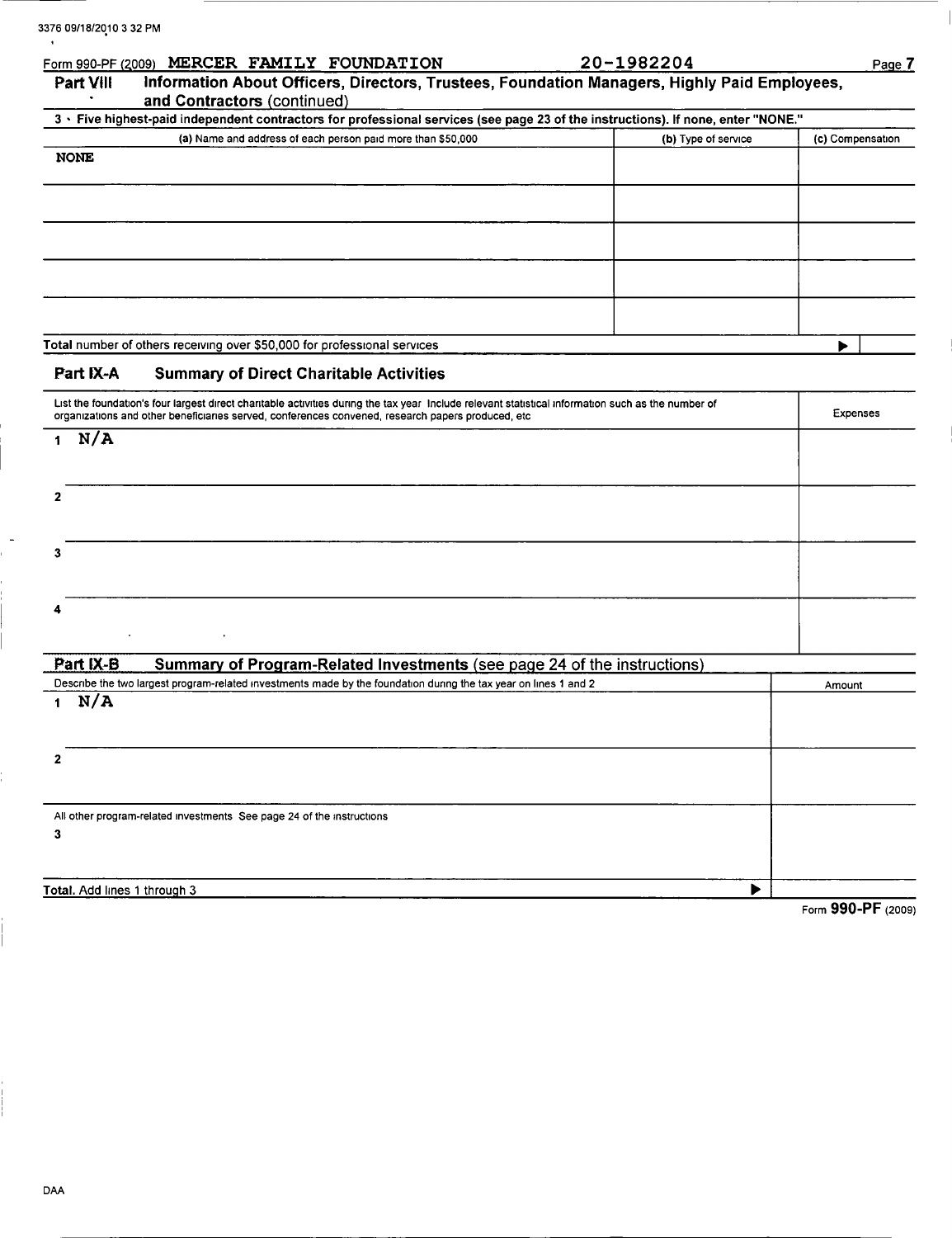$\ddot{\phantom{1}}$ 

 $\frac{1}{2} \left( \frac{1}{2} \right) \left( \frac{1}{2} \right) \left( \frac{1}{2} \right) \left( \frac{1}{2} \right) \left( \frac{1}{2} \right) \left( \frac{1}{2} \right) \left( \frac{1}{2} \right) \left( \frac{1}{2} \right) \left( \frac{1}{2} \right) \left( \frac{1}{2} \right) \left( \frac{1}{2} \right) \left( \frac{1}{2} \right) \left( \frac{1}{2} \right) \left( \frac{1}{2} \right) \left( \frac{1}{2} \right) \left( \frac{1}{2} \right) \left( \frac$ 

|    | Form 990-PF (2009) MERCER FAMILY FOUNDATION<br>20-1982204                                                                  |                | Page 8                    |
|----|----------------------------------------------------------------------------------------------------------------------------|----------------|---------------------------|
|    | Minimum Investment Return (All domestic foundations must complete this part. Foreign foundations,<br>Part $X1$             |                |                           |
|    | see page 24 of the instructions)                                                                                           |                |                           |
|    | 1 * Fair market value of assets not used (or held for use) directly in carrying out charitable, etc,                       |                |                           |
|    | purposes                                                                                                                   |                |                           |
| a  | Average monthly fair market value of securities                                                                            | 1a             | $\overline{\mathbf{0}}$   |
| b  | Average of monthly cash balances                                                                                           | 1b             | $\overline{0}$            |
| c  | Fair market value of all other assets (see page 24 of the instructions)                                                    | 1c             | $\overline{\mathbf{0}}$   |
| d  | Total (add lines 1a, b, and c)                                                                                             | 1d             | $\overline{\mathfrak{o}}$ |
| е  | Reduction claimed for blockage or other factors reported on lines 1a and                                                   |                |                           |
|    | 0<br>1c (attach detailed explanation)<br>1е                                                                                |                |                           |
| 2  | Acquisition indebtedness applicable to line 1 assets                                                                       | 2              | $\mathbf 0$               |
| 3  | Subtract line 2 from line 1d                                                                                               | 3              | $\overline{\mathbf{0}}$   |
| 4  | Cash deemed held for charitable activities Enter 1½ % of line 3 (for greater amount, see page 25 of                        |                |                           |
|    | the instructions)                                                                                                          | 4              | $\overline{\mathbf{0}}$   |
| 5  | Net value of noncharitable-use assets. Subtract line 4 from line 3 Enter here and on Part V, line 4                        | 5              | $\overline{\mathfrak{o}}$ |
| 6  | Minimum investment return. Enter 5% of line 5                                                                              | 6              | 0                         |
|    | Distributable Amount (see page 25 of the Instructions) (Section 4942(j)(3) and (j)(5) private operating<br>Part XI         |                |                           |
|    | foundations and certain foreign organizations check here ><br>and do not complete this part)                               |                |                           |
| 1  | Minimum investment return from Part X, line 6                                                                              | 1              |                           |
| 2a | 4,307<br>Tax on investment income for 2009 from Part VI, line 5<br>2a                                                      |                |                           |
| b  | 2 <sub>b</sub><br>Income tax for 2009 (This does not include the tax from Part VI)                                         |                |                           |
| c  | Add lines 2a and 2b                                                                                                        | 2c             |                           |
| 3  | Distributable amount before adjustments Subtract line 2c from line 1                                                       | 3              | $\frac{4,307}{-4,307}$    |
| 4  | Recoveries of amounts treated as qualifying distributions                                                                  | 4              |                           |
| 5  | Add lines 3 and 4                                                                                                          | 5              | $-4,307$                  |
| 6  | Deduction from distributable amount (see page 25 of the instructions)                                                      | 6              |                           |
| 7  | Distributable amount as adjusted Subtract line 6 from line 5 Enter here and on Part XIII,                                  |                |                           |
|    | line 1                                                                                                                     | 7              | -4,307                    |
|    | Part XII<br>Qualifying Distributions (see page 25 of the instructions)                                                     |                |                           |
| 1. | Amounts paid (including administrative expenses) to accomplish charitable, etc, purposes                                   |                |                           |
| a  | Expenses, contributions, gifts, etc - total from Part I, column (d), line 26                                               | 1a             | 1,770,000                 |
| b  | Program-related investments-total from Part IX-B                                                                           | 1b             |                           |
| 2  | Amounts paid to acquire assets used (or held for use) directly in carrying out charitable, etc,                            |                |                           |
|    | purposes                                                                                                                   | 2              |                           |
| 3  | Amounts set aside for specific charitable projects that satisfy the                                                        |                |                           |
| а  | Suitability test (prior IRS approval required)                                                                             | 3a             |                           |
| b  | Cash distribution test (attach the required schedule)                                                                      | 3 <sub>b</sub> |                           |
| 4  | Qualifying distributions. Add lines 1a through 3b Enter here and on Part V, line 8, and Part XIII, line 4                  | 4              | 1,770,000                 |
| 5  | Foundations that qualify under section 4940(e) for the reduced rate of tax on net investment income                        |                |                           |
|    | Enter 1% of Part I, line 27b (see page 26 of the instructions)                                                             | 5              | <u>4,307</u>              |
| 6  | Adjusted qualifying distributions. Subtract line 5 from line 4                                                             | 6              | 1,765,693                 |
|    | Note. The amount on line 6 will be used in Part V, column (b), in subsequent years when calculating whether the foundation |                |                           |
|    | qualifies for the section 4940(e) reduction of tax in those years                                                          |                |                           |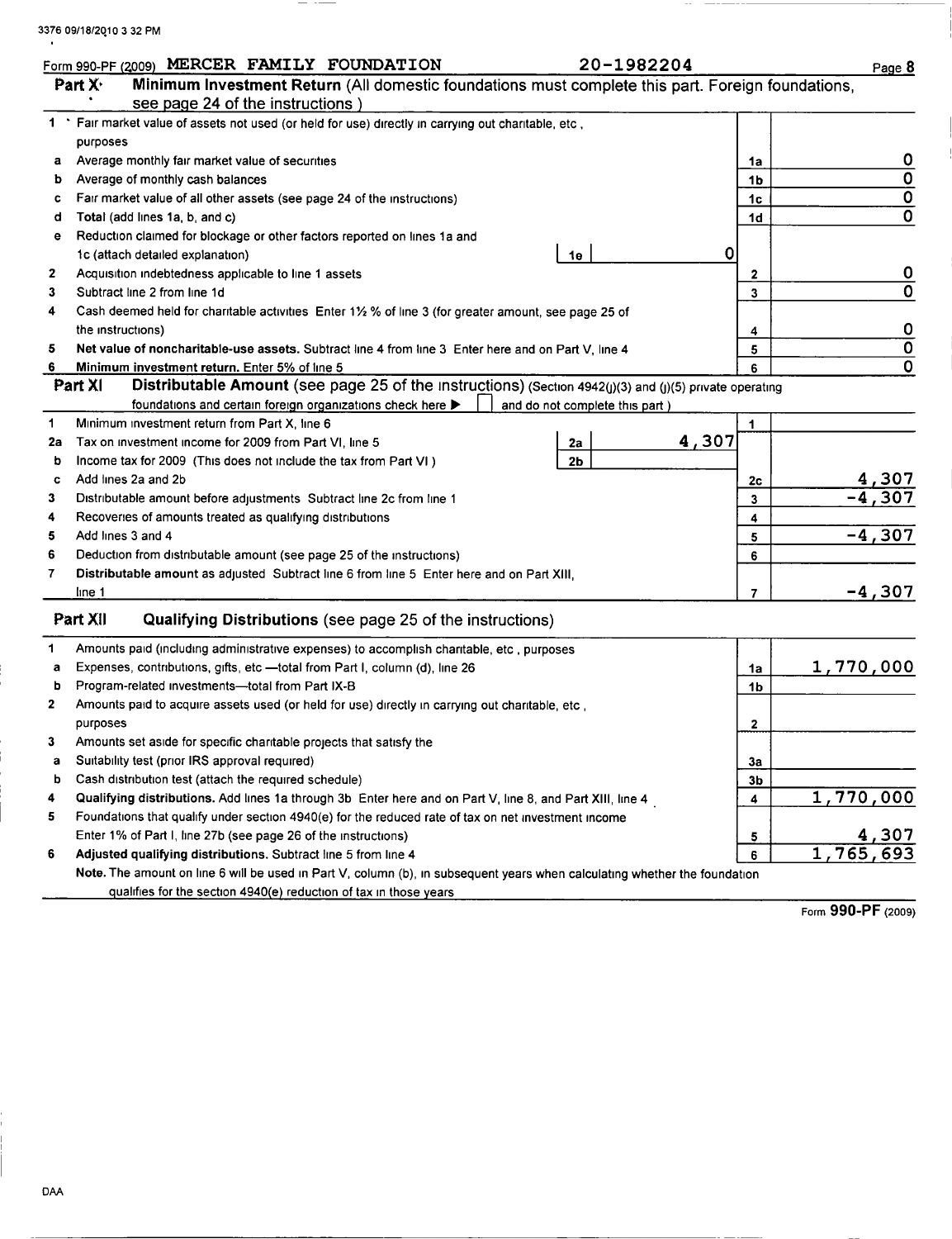3376 09/18/2010 <sup>3</sup> 32 PM

 $-$ 

|              | Form 990-PF (2009) MERCER FAMILY FOUNDATION                         |                        |           | 20-1982204          |      | Page 9   |
|--------------|---------------------------------------------------------------------|------------------------|-----------|---------------------|------|----------|
|              | Part XIII<br>Undistributed Income (see page 26 of the instructions) |                        |           |                     |      |          |
|              |                                                                     |                        | (a)       | (b)                 | (c)  | (d)      |
|              | 1 • Distributable amount for 2009 from Part XI,                     |                        | Corpus    | Years prior to 2008 | 2008 | 2009     |
|              | line 7                                                              |                        |           |                     |      | $-4,307$ |
| $\mathbf{2}$ | Undistributed income, if any, as of the end of 2009                 |                        |           |                     |      |          |
| a            | Enter amount for 2008 only                                          |                        |           |                     |      |          |
| b            | Total for prior years 20 _______ , 20 _____ , 20 _____              |                        |           |                     |      |          |
| 3            | Excess distributions carryover, if any, to 2009                     |                        |           |                     |      |          |
| a            | From 2004                                                           |                        |           |                     |      |          |
| b            | <b>From 2005</b>                                                    |                        |           |                     |      |          |
|              | <b>From 2006</b>                                                    | 174,346                |           |                     |      |          |
|              | From 2007                                                           | 293,256                |           |                     |      |          |
|              | From 2008                                                           | 1,567,678              |           |                     |      |          |
| Ť.           | Total of lines 3a through e                                         |                        | 2,035,280 |                     |      |          |
| 4            | Qualifying distributions for 2009 from Part XII,                    |                        |           |                     |      |          |
|              | line 4 $\triangleright$ \$ 1,770,000                                |                        |           |                     |      |          |
|              | a Applied to 2008, but not more than line 2a                        |                        |           |                     |      |          |
|              | <b>b</b> Applied to undistributed income of prior years             |                        |           |                     |      |          |
|              | (Election required-see page 26 of the instructions)                 |                        |           |                     |      |          |
|              | c Treated as distributions out of corpus (Election                  |                        |           |                     |      |          |
|              | required-see page 26 of the instructions)                           |                        |           |                     |      |          |
|              | d Applied to 2009 distributable amount                              |                        |           |                     |      | $-4,307$ |
| е            | Remaining amount distributed out of corpus                          |                        | 1,774,307 |                     |      |          |
| 5            | Excess distributions carryover applied to 2009                      |                        |           |                     |      |          |
|              | (If an amount appears in column (d), the same                       |                        |           |                     |      |          |
|              | amount must be shown in column (a))                                 |                        |           |                     |      |          |
| 6            | Enter the net total of each column as                               |                        |           |                     |      |          |
|              | indicated below:                                                    |                        |           |                     |      |          |
|              | a Corpus Add lines 3f, 4c, and 4e Subtract line 5                   |                        | 3,809,587 |                     |      |          |
| b            | Prior years' undistributed income Subtract                          |                        |           |                     |      |          |
|              | line 4b from line 2b                                                |                        |           |                     |      |          |
|              | c Enter the amount of prior years' undistributed                    |                        |           |                     |      |          |
|              | income for which a notice of deficiency has                         |                        |           |                     |      |          |
|              | been issued, or on which the section 4942(a)                        |                        |           |                     |      |          |
|              | tax has been previously assessed                                    |                        |           |                     |      |          |
|              | d Subtract line 6c from line 6b Taxable                             |                        |           |                     |      |          |
|              | amount-see page 27 of the instructions                              |                        |           |                     |      |          |
|              | e Undistributed income for 2008 Subtract line                       |                        |           |                     |      |          |
|              | 4a from line 2a Taxable amount-see page                             |                        |           |                     |      |          |
|              | 27 of the instructions                                              |                        |           |                     |      |          |
|              | f Undistributed income for 2009 Subtract lines                      |                        |           |                     |      |          |
|              | 4d and 5 from line 1 This amount must be                            |                        |           |                     |      |          |
|              | distributed in 2010                                                 |                        |           |                     |      | 0        |
| 7            | Amounts treated as distributions out of corpus                      |                        |           |                     |      |          |
|              | to satisfy requirements imposed by section                          |                        |           |                     |      |          |
|              | 170(b)(1)(F) or 4942(g)(3) (see page 27 of the                      |                        |           |                     |      |          |
|              | instructions)                                                       |                        |           |                     |      |          |
| 8            | Excess distributions carryover from 2004 not                        |                        |           |                     |      |          |
|              | applied on line 5 or line 7 (see page 27 of the                     |                        |           |                     |      |          |
|              | instructions)                                                       |                        |           |                     |      |          |
| 9            | Excess distributions carryover to 2010.                             |                        |           |                     |      |          |
|              | Subtract lines 7 and 8 from line 6a                                 |                        | 3,809,587 |                     |      |          |
| 10           | Analysis of line 9                                                  |                        |           |                     |      |          |
| a            | Excess from 2005                                                    |                        |           |                     |      |          |
| b            | Excess from 2006                                                    | 174,346                |           |                     |      |          |
| c            | Excess from 2007                                                    | 293,256                |           |                     |      |          |
| d            | Excess from 2008                                                    | 1,567,678<br>1,774,307 |           |                     |      |          |
| θ            | Excess from 2009                                                    |                        |           |                     |      |          |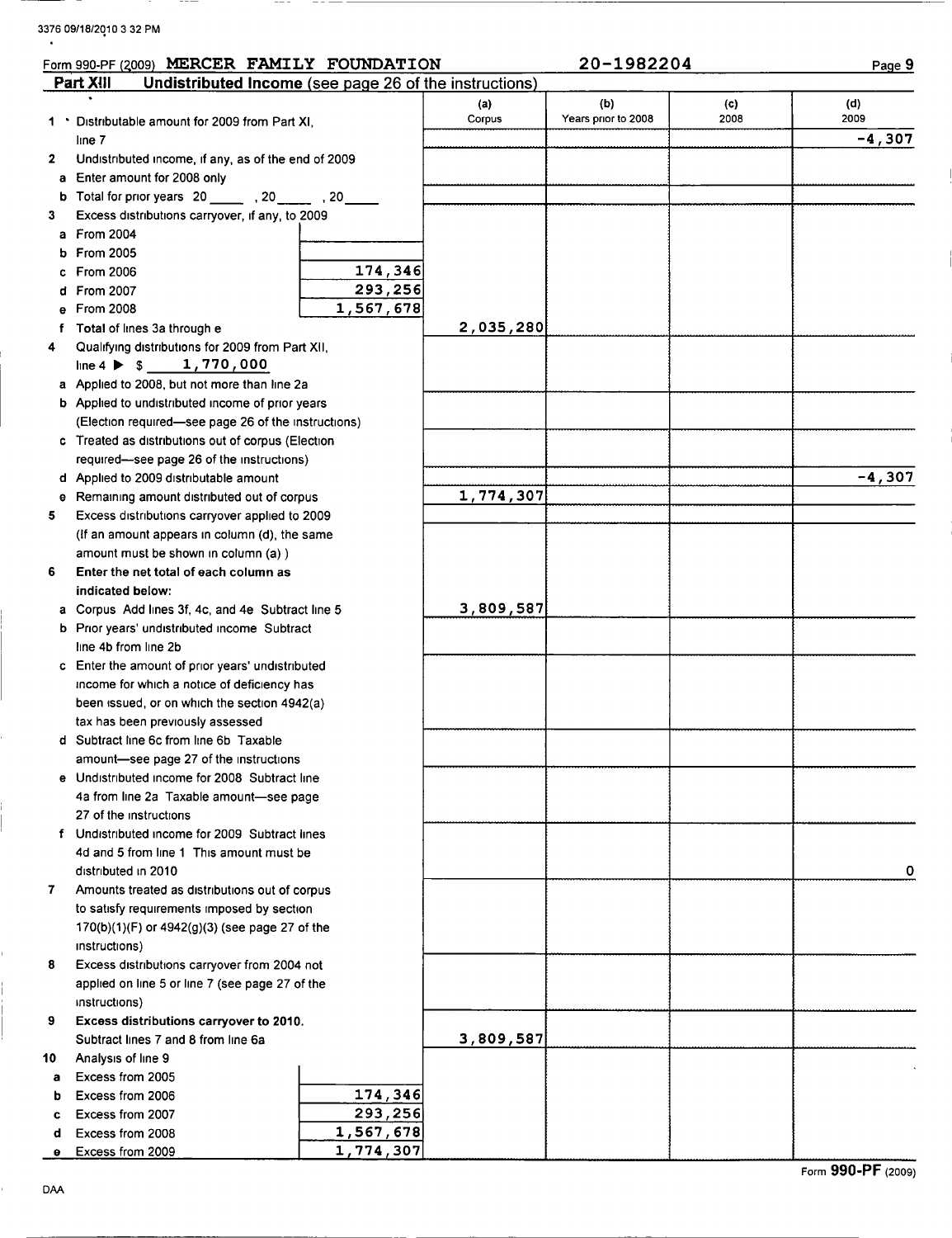|              | 3376 09/18/2010 3 32 PM<br>Form 990-PF (2009) MERCER FAMILY FOUNDATION                                                                             |          |          | 20-1982204    |               | Page 10    |
|--------------|----------------------------------------------------------------------------------------------------------------------------------------------------|----------|----------|---------------|---------------|------------|
|              | Part XIV<br>Private Operating Foundations (see page 27 of the instructions and Part VII-A, question 9)                                             |          |          |               |               |            |
|              | 1a If the foundation has received a ruling or determination letter that it is a private operating                                                  |          |          |               |               |            |
|              | foundation, and the ruling is effective for 2009, enter the date of the ruling                                                                     |          |          |               |               |            |
|              | b * Check box to indicate whether the foundation is a private operating foundation described in section                                            |          |          | Prior 3 years | 4942(j)(3) or | 4942(j)(5) |
|              | 2a Enter the lesser of the adjusted net                                                                                                            | Tax year |          | (c) 2007      | $(d)$ 2006    | (e) Total  |
|              | income from Part I or the minimum                                                                                                                  | (a) 2009 | (b) 2008 |               |               |            |
|              | investment return from Part X for                                                                                                                  |          |          |               |               |            |
|              | each year listed<br>85% of line 2a                                                                                                                 |          |          |               |               |            |
| b            | Qualifying distributions from Part XII,                                                                                                            |          |          |               |               |            |
| c            | line 4 for each year listed                                                                                                                        |          |          |               |               |            |
| d            | Amounts included in line 2c not used directly                                                                                                      |          |          |               |               |            |
|              | for active conduct of exempt activities                                                                                                            |          |          |               |               |            |
| ۰            | Qualifying distributions made directly                                                                                                             |          |          |               |               |            |
|              | for active conduct of exempt activities                                                                                                            |          |          |               |               |            |
|              | Subtract line 2d from line 2c                                                                                                                      |          |          |               |               |            |
| 3            | Complete 3a, b, or c for the                                                                                                                       |          |          |               |               |            |
|              | alternative test relied upon                                                                                                                       |          |          |               |               |            |
| a            | "Assets" alternative test-enter                                                                                                                    |          |          |               |               |            |
|              | (1) Value of all assets                                                                                                                            |          |          |               |               |            |
|              | (2) Value of assets qualifying under                                                                                                               |          |          |               |               |            |
|              | section 4942(j)(3)(B)(i)                                                                                                                           |          |          |               |               |            |
| b            | "Endowment" alternative test-enter 2/3                                                                                                             |          |          |               |               |            |
|              | of minimum investment return shown in                                                                                                              |          |          |               |               |            |
|              | Part X, line 6 for each year listed                                                                                                                |          |          |               |               |            |
| c            | "Support" alternative test-enter                                                                                                                   |          |          |               |               |            |
|              | (1) Total support other than gross                                                                                                                 |          |          |               |               |            |
|              | investment income (interest,                                                                                                                       |          |          |               |               |            |
|              | dividends, rents, payments on                                                                                                                      |          |          |               |               |            |
|              | securities loans (section                                                                                                                          |          |          |               |               |            |
|              | $512(a)(5)$ , or royalties)                                                                                                                        |          |          |               |               |            |
|              | (2) Support from general public<br>and 5 or more exempt                                                                                            |          |          |               |               |            |
|              | organizations as provided in                                                                                                                       |          |          |               |               |            |
|              | section 4942(j)(3)(B)(iii)                                                                                                                         |          |          |               |               |            |
|              | (3) Largest amount of support from                                                                                                                 |          |          |               |               |            |
|              | an exempt organization                                                                                                                             |          |          |               |               |            |
|              | (4) Gross investment income                                                                                                                        |          |          |               |               |            |
|              | Supplementary Information (Complete this part only if the foundation had \$5,000 or more in assets at<br>Part XV                                   |          |          |               |               |            |
|              | any time during the year-see page 28 of the instructions.)                                                                                         |          |          |               |               |            |
| 1            | <b>Information Regarding Foundation Managers:</b>                                                                                                  |          |          |               |               |            |
| a            | List any managers of the foundation who have contributed more than 2% of the total contributions received by the foundation                        |          |          |               |               |            |
|              | before the close of any tax year (but only if they have contributed more than \$5,000) (See section 507(d)(2))                                     |          |          |               |               |            |
|              | N/A                                                                                                                                                |          |          |               |               |            |
| b            | List any managers of the foundation who own 10% or more of the stock of a corporation (or an equally large portion of the                          |          |          |               |               |            |
|              | ownership of a partnership or other entity) of which the foundation has a 10% or greater interest                                                  |          |          |               |               |            |
|              | N/A                                                                                                                                                |          |          |               |               |            |
| $\mathbf{2}$ | Information Regarding Contribution, Grant, Gift, Loan, Scholarship, etc., Programs:                                                                |          |          |               |               |            |
|              | Check here $\triangleright$ $\vert X \vert$ if the foundation only makes contributions to preselected charitable organizations and does not accept |          |          |               |               |            |
|              | unsolicited requests for funds If the foundation makes gifts, grants, etc (see page 28 of the instructions) to individuals or                      |          |          |               |               |            |
|              | organizations under other conditions, complete items 2a, b, c, and d                                                                               |          |          |               |               |            |
| a            | The name, address, and telephone number of the person to whom applications should be addressed<br>N/A                                              |          |          |               |               |            |
|              |                                                                                                                                                    |          |          |               |               |            |
|              |                                                                                                                                                    |          |          |               |               |            |
| b            | The form in which applications should be submitted and information and materials they should include<br>N/A                                        |          |          |               |               |            |
| c            | Any submission deadlines                                                                                                                           |          |          |               |               |            |
|              | N/A                                                                                                                                                |          |          |               |               |            |
| d            | Any restrictions or limitations on awards, such as by geographical areas, charitable fields, kinds of institutions, or other factors               |          |          |               |               |            |
|              | <u>N/A</u>                                                                                                                                         |          |          |               |               |            |
|              |                                                                                                                                                    |          |          |               |               |            |

--

j. Ē,

I, ĺ.

é,

 $\frac{1}{1}$ 

 $\begin{array}{c} 1 \\ 1 \\ 1 \\ 1 \end{array}$ 

 $\frac{1}{4}$ 

j.

 $\begin{bmatrix} 1 \\ 1 \\ 1 \end{bmatrix}$ 

 $- - -$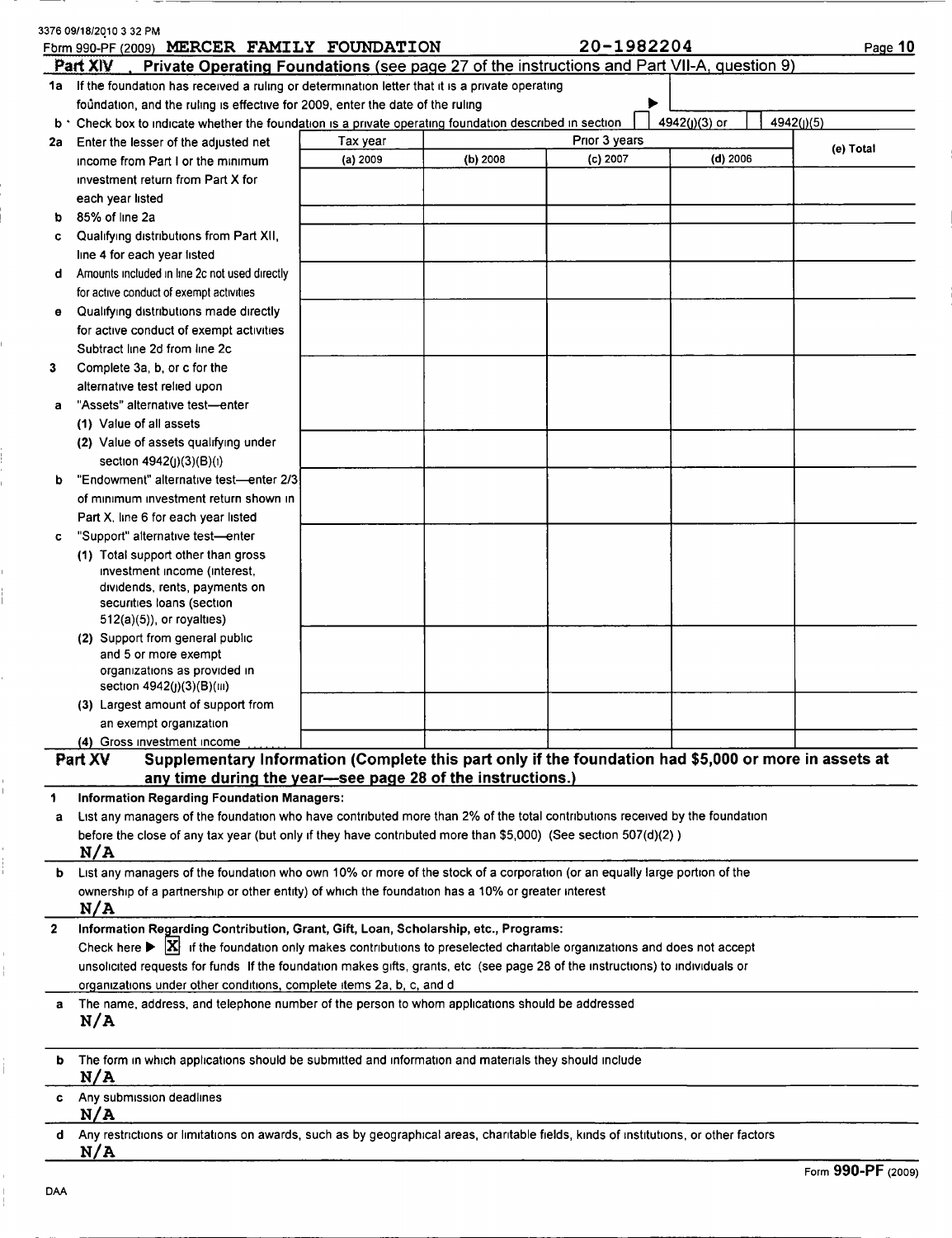3376 09/18/2010 <sup>3</sup> 32 PM Form 990-PF (2009) MERCER FAMILY FOUNDATION 20-1982204 Page 11 **Part XV** Supplementary Information (continued) 3 Grants and Contributions Paid During the Year or Approved for Future Payment **Recipient** If recipient is an individual, show any relationship to Foundation Purpose of grant or any foundation manager<br>or substantial contributor status of **Full pose of grant of the contribution** Amount Name and address (home or business) a Paid during the year THE HEARTLAND INSTITUE  $\qquad$  NON PROFIT 19 SO. LASALLE STE #903 DONATION 500,000 CHICAGO IL 60603 OREGON INSTITUE OF NON PROFIT PO BOX 1279 DONATION 50,000 CAVE JUNCTION OR 97523 MEDIA RESEARCH CENTER NON PROFIT 35 SO PATRICK STREET  $|$  DONATION 1,000,000 ALEXANDRIA VA 22314 COLUMBUS ZOO & AQUARIUM | NON PROFIT 4850 WEST POWELL RD P DONATION 100,000 POWELL OH 43065 COUNCIL FOR NAT'L POLICY | NON PROFIT 1411 K STREET NW STE 601 DONATION 50,000 WASHINGTON DC 20005 MANHATTAN INST FOR POLICY | NON PROFIT 52 VANDERBILT AVENUE DONATION 50,000 NEW YORK NY 10017 PARTNERS IN CONSERVATION | NON PROFIT 1250 TWENTY-FOURTH ST NW DONATION 20,000 WASHINGTON DC 20005

Total ► 3a 1,770,000 b Approved for future payment N/A  $\overline{\text{Total}}$   $\overline{\text{A}}$   $\overline{\text{B}}$   $\overline{\text{B}}$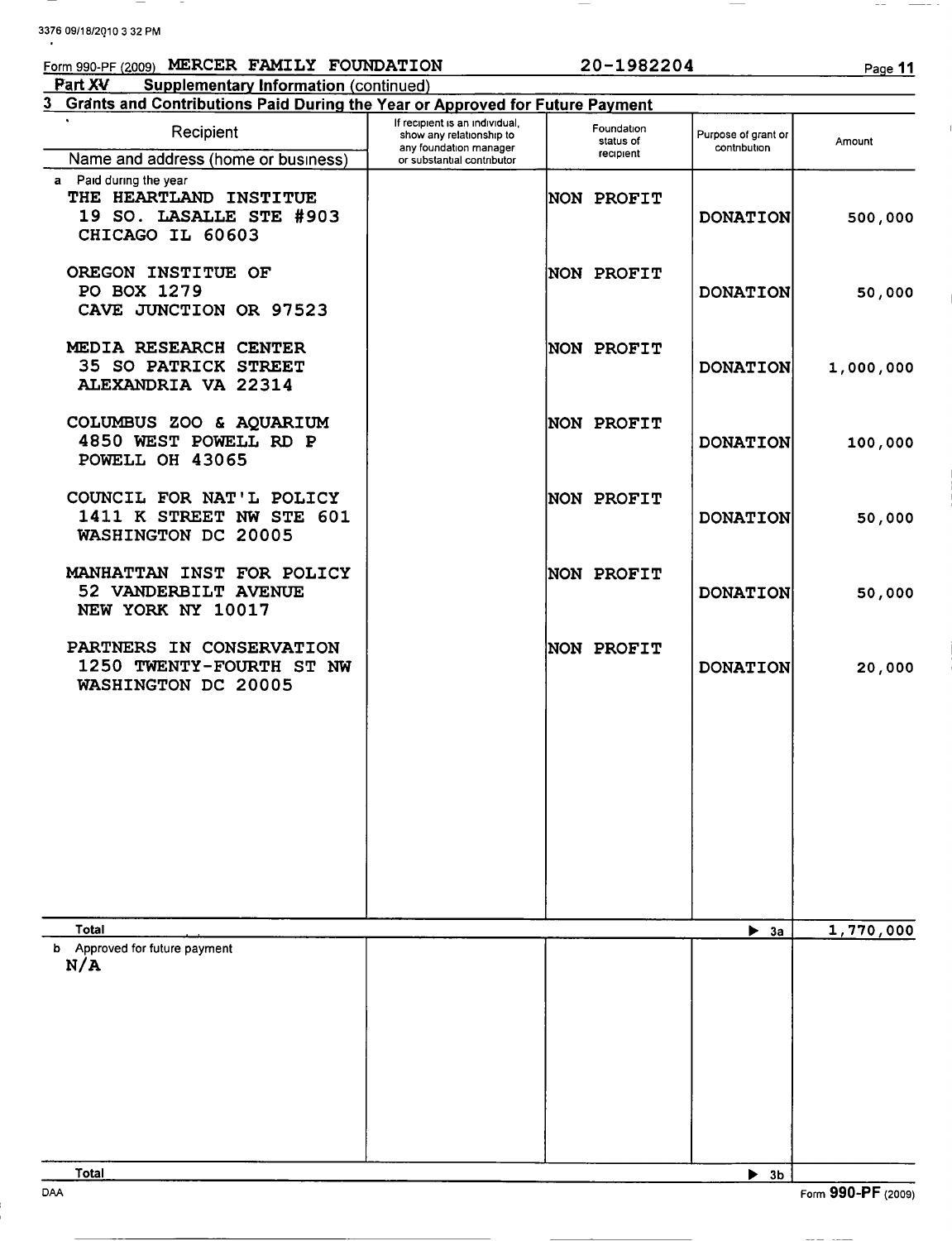## 3376 09/18/2010 3 32 PM

|                            | Form 990-PF (2009) MERCER FAMILY FOUNDATION                                                                                                                                                                                                                          |                             |                           | 20-1982204               |                                      | Page 12                                                                      |
|----------------------------|----------------------------------------------------------------------------------------------------------------------------------------------------------------------------------------------------------------------------------------------------------------------|-----------------------------|---------------------------|--------------------------|--------------------------------------|------------------------------------------------------------------------------|
| Part XVI-A                 | <b>Analysis of Income-Producing Activities</b>                                                                                                                                                                                                                       |                             |                           |                          |                                      |                                                                              |
|                            | Enter gross amounts unless otherwise indicated                                                                                                                                                                                                                       |                             | Unrelated business income |                          | Excluded by section 512, 513, or 514 | (e)                                                                          |
|                            |                                                                                                                                                                                                                                                                      | (a)<br><b>Business code</b> | (b)<br>Amount             | (c)<br>Exclusion<br>code | (d)<br>Amount                        | Related or exempt<br>function income<br>(See page 28 of<br>the instructions) |
| 1 Program service revenue. |                                                                                                                                                                                                                                                                      |                             |                           |                          |                                      |                                                                              |
|                            | a $\overline{\phantom{a}}$                                                                                                                                                                                                                                           |                             |                           |                          |                                      |                                                                              |
|                            |                                                                                                                                                                                                                                                                      |                             |                           |                          |                                      |                                                                              |
|                            |                                                                                                                                                                                                                                                                      |                             |                           |                          |                                      |                                                                              |
|                            |                                                                                                                                                                                                                                                                      |                             |                           |                          |                                      |                                                                              |
|                            |                                                                                                                                                                                                                                                                      |                             |                           |                          |                                      |                                                                              |
| a                          | Fees and contracts from government agencies                                                                                                                                                                                                                          |                             |                           |                          |                                      |                                                                              |
|                            | 2 Membership dues and assessments                                                                                                                                                                                                                                    |                             |                           |                          |                                      |                                                                              |
|                            | 3 Interest on savings and temporary cash investments                                                                                                                                                                                                                 |                             |                           |                          |                                      | 430,722                                                                      |
| 4                          | Dividends and interest from securities                                                                                                                                                                                                                               |                             |                           |                          |                                      |                                                                              |
|                            | 5 Net rental income or (loss) from real estate                                                                                                                                                                                                                       |                             |                           |                          |                                      |                                                                              |
| a                          | Debt-financed property                                                                                                                                                                                                                                               |                             |                           |                          |                                      |                                                                              |
| b                          | Not debt-financed property                                                                                                                                                                                                                                           |                             |                           |                          |                                      |                                                                              |
|                            | 6 Net rental income or (loss) from personal property                                                                                                                                                                                                                 |                             |                           |                          |                                      |                                                                              |
| 7 Other investment income  |                                                                                                                                                                                                                                                                      |                             |                           |                          |                                      |                                                                              |
|                            | 8 Gain or (loss) from sales of assets other than inventory                                                                                                                                                                                                           |                             |                           |                          |                                      | 3,864,244                                                                    |
|                            | 9 Net income or (loss) from special events                                                                                                                                                                                                                           |                             |                           |                          |                                      |                                                                              |
|                            | 10 Gross profit or (loss) from sales of inventory                                                                                                                                                                                                                    |                             |                           |                          |                                      |                                                                              |
|                            |                                                                                                                                                                                                                                                                      |                             |                           |                          |                                      |                                                                              |
|                            |                                                                                                                                                                                                                                                                      |                             |                           |                          |                                      |                                                                              |
|                            |                                                                                                                                                                                                                                                                      |                             |                           |                          |                                      |                                                                              |
|                            |                                                                                                                                                                                                                                                                      |                             |                           |                          |                                      |                                                                              |
| e i s                      |                                                                                                                                                                                                                                                                      |                             |                           |                          |                                      |                                                                              |
|                            | 12 Subtotal Add columns (b), (d), and (e)                                                                                                                                                                                                                            |                             |                           | 0                        | 0                                    | 4,294,966                                                                    |
|                            | 13 Total. Add line 12, columns (b), (d), and (e)                                                                                                                                                                                                                     |                             |                           |                          | 13                                   | 4,294,966                                                                    |
|                            | (See worksheet in line 13 instructions on page 28 to verify calculations)                                                                                                                                                                                            |                             |                           |                          |                                      |                                                                              |
| Part XVI-B                 | Relationship of Activities to the Accomplishment of Exempt Purposes                                                                                                                                                                                                  |                             |                           |                          |                                      |                                                                              |
| Line No<br>▼               | Explain below how each activity for which income is reported in column (e) of Part XVI-A contributed importantly to the<br>accomplishment of the foundation's exempt purposes (other than by providing funds for such purposes) (See page 29 of the<br>instructions) |                             |                           |                          |                                      |                                                                              |
| N/A                        |                                                                                                                                                                                                                                                                      |                             |                           |                          |                                      |                                                                              |
|                            |                                                                                                                                                                                                                                                                      |                             |                           |                          |                                      |                                                                              |
|                            |                                                                                                                                                                                                                                                                      |                             |                           |                          |                                      |                                                                              |
|                            |                                                                                                                                                                                                                                                                      |                             |                           |                          |                                      |                                                                              |
|                            |                                                                                                                                                                                                                                                                      |                             |                           |                          |                                      |                                                                              |
|                            |                                                                                                                                                                                                                                                                      |                             |                           |                          |                                      |                                                                              |
|                            |                                                                                                                                                                                                                                                                      |                             |                           |                          |                                      |                                                                              |
|                            |                                                                                                                                                                                                                                                                      |                             |                           |                          |                                      |                                                                              |
|                            |                                                                                                                                                                                                                                                                      |                             |                           |                          |                                      |                                                                              |
|                            |                                                                                                                                                                                                                                                                      |                             |                           |                          |                                      |                                                                              |
|                            |                                                                                                                                                                                                                                                                      |                             |                           |                          |                                      |                                                                              |
|                            |                                                                                                                                                                                                                                                                      |                             |                           |                          |                                      |                                                                              |
|                            |                                                                                                                                                                                                                                                                      |                             |                           |                          |                                      |                                                                              |
|                            |                                                                                                                                                                                                                                                                      |                             |                           |                          |                                      |                                                                              |
|                            |                                                                                                                                                                                                                                                                      |                             |                           |                          |                                      |                                                                              |
|                            |                                                                                                                                                                                                                                                                      |                             |                           |                          |                                      |                                                                              |
|                            |                                                                                                                                                                                                                                                                      |                             |                           |                          |                                      |                                                                              |
|                            |                                                                                                                                                                                                                                                                      |                             |                           |                          |                                      |                                                                              |
|                            |                                                                                                                                                                                                                                                                      |                             |                           |                          |                                      |                                                                              |
|                            |                                                                                                                                                                                                                                                                      |                             |                           |                          |                                      |                                                                              |
|                            |                                                                                                                                                                                                                                                                      |                             |                           |                          |                                      |                                                                              |
|                            |                                                                                                                                                                                                                                                                      |                             |                           |                          |                                      |                                                                              |
|                            |                                                                                                                                                                                                                                                                      |                             |                           |                          |                                      |                                                                              |
|                            |                                                                                                                                                                                                                                                                      |                             |                           |                          |                                      |                                                                              |

 $\mathbf{I}$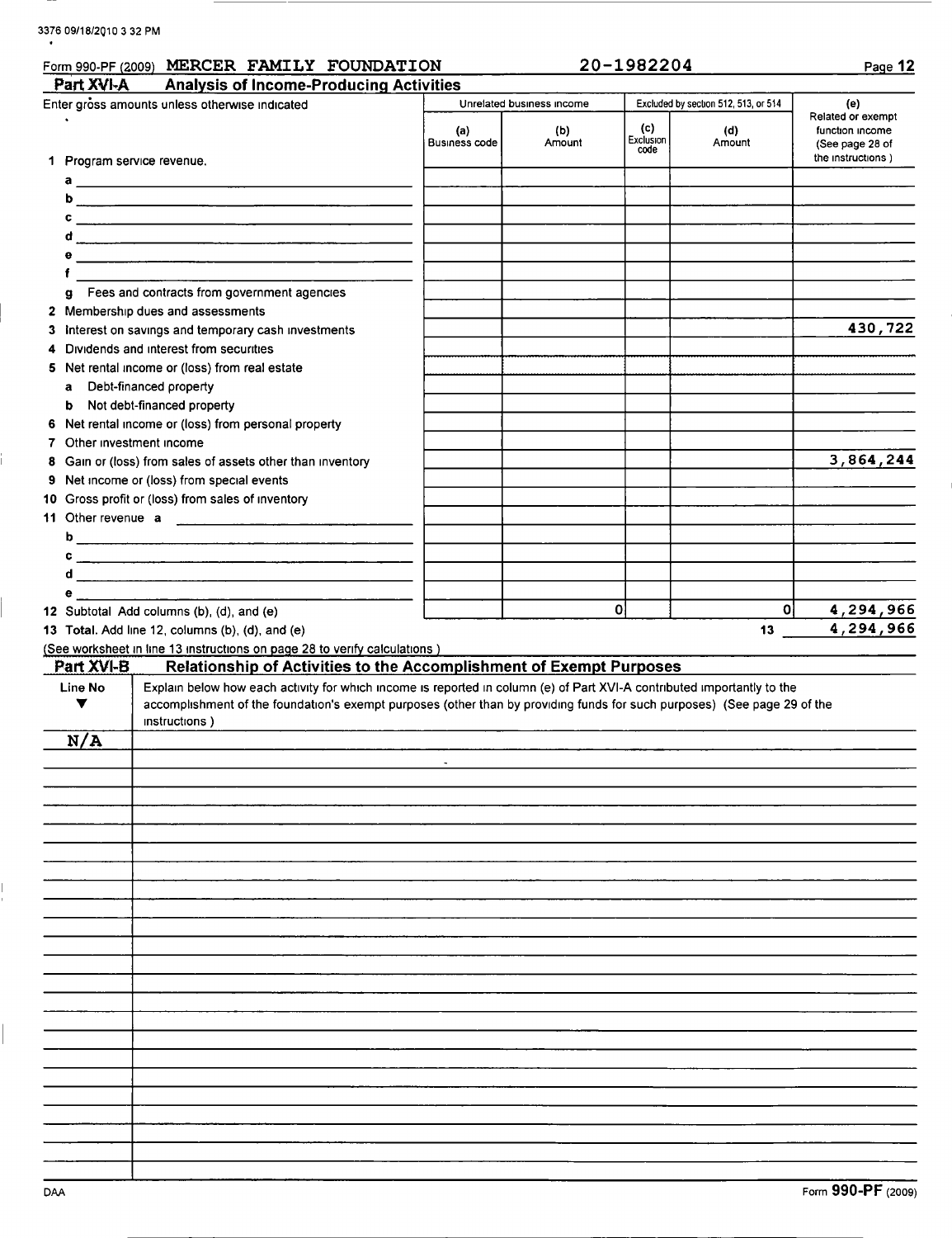$\gamma$ 

|                                                 |                                                                  | <b>Exempt Organizations</b> |                                                                                                                                                                                                               | Information Regarding Transfers To and Transactions and Relationships With Noncharitable                                         |                |                               |                         |
|-------------------------------------------------|------------------------------------------------------------------|-----------------------------|---------------------------------------------------------------------------------------------------------------------------------------------------------------------------------------------------------------|----------------------------------------------------------------------------------------------------------------------------------|----------------|-------------------------------|-------------------------|
|                                                 |                                                                  |                             | 1 ' Did the organization directly or indirectly engage in any of the following with any other organization described                                                                                          |                                                                                                                                  |                | <b>Yes</b>                    | No                      |
|                                                 |                                                                  |                             | in section 501(c) of the Code (other than section 501(c)(3) organizations) or in section 527, relating to political                                                                                           |                                                                                                                                  |                |                               |                         |
| organizations?                                  |                                                                  |                             |                                                                                                                                                                                                               |                                                                                                                                  |                |                               |                         |
|                                                 |                                                                  |                             | a Transfers from the reporting foundation to a noncharitable exempt organization of                                                                                                                           |                                                                                                                                  |                |                               |                         |
| $(1)$ Cash                                      |                                                                  |                             |                                                                                                                                                                                                               |                                                                                                                                  | 1a(1)          |                               | X                       |
| (2) Other assets<br><b>b</b> Other transactions |                                                                  |                             |                                                                                                                                                                                                               |                                                                                                                                  | <u>1a(2)</u>   |                               | $\mathbf{x}$            |
|                                                 | (1) Sales of assets to a noncharitable exempt organization       |                             |                                                                                                                                                                                                               |                                                                                                                                  |                |                               | X.                      |
|                                                 | (2) Purchases of assets from a noncharitable exempt organization |                             |                                                                                                                                                                                                               |                                                                                                                                  | 1b(1)<br>1b(2) |                               | $\overline{\mathbf{x}}$ |
|                                                 | (3) Rental of facilities, equipment, or other assets             |                             |                                                                                                                                                                                                               |                                                                                                                                  | 1b(3)          |                               | $\overline{\mathbf{x}}$ |
|                                                 | (4) Reimbursement arrangements                                   |                             |                                                                                                                                                                                                               |                                                                                                                                  | 1b(4)          |                               | $\overline{\mathbf{x}}$ |
|                                                 | (5) Loans or loan guarantees                                     |                             |                                                                                                                                                                                                               |                                                                                                                                  | 1b(5)          |                               | $\overline{\mathbf{x}}$ |
|                                                 |                                                                  |                             | (6) Performance of services or membership or fundraising solicitations                                                                                                                                        |                                                                                                                                  | 1b(6)          |                               | $\mathbf x$             |
|                                                 |                                                                  |                             | c Sharing of facilities, equipment, mailing lists, other assets, or paid employees                                                                                                                            |                                                                                                                                  | 1c             |                               | $\overline{\mathbf{x}}$ |
|                                                 |                                                                  |                             |                                                                                                                                                                                                               | d If the answer to any of the above is "Yes," complete the following schedule. Column (b) should always show the fair market     |                |                               |                         |
|                                                 |                                                                  |                             |                                                                                                                                                                                                               | value of the goods, other assets, or services given by the reporting foundation If the foundation received less than fair market |                |                               |                         |
|                                                 |                                                                  |                             |                                                                                                                                                                                                               | value in any transaction or sharing arrangement, show in column (d) the value of the goods, other assets, or services received   |                |                               |                         |
| (a) Line no<br>N/A                              | (b) Amount involved                                              |                             | (c) Name of noncharitable exempt organization                                                                                                                                                                 | (d) Description of transfers, transactions, and sharing arrangements                                                             |                |                               |                         |
|                                                 |                                                                  |                             |                                                                                                                                                                                                               |                                                                                                                                  |                |                               |                         |
|                                                 |                                                                  |                             |                                                                                                                                                                                                               |                                                                                                                                  |                |                               |                         |
|                                                 |                                                                  |                             |                                                                                                                                                                                                               |                                                                                                                                  |                |                               |                         |
|                                                 |                                                                  |                             |                                                                                                                                                                                                               |                                                                                                                                  |                |                               |                         |
|                                                 |                                                                  |                             |                                                                                                                                                                                                               |                                                                                                                                  |                |                               |                         |
|                                                 |                                                                  |                             |                                                                                                                                                                                                               |                                                                                                                                  |                |                               |                         |
|                                                 |                                                                  |                             |                                                                                                                                                                                                               |                                                                                                                                  |                |                               |                         |
|                                                 |                                                                  |                             |                                                                                                                                                                                                               |                                                                                                                                  |                |                               |                         |
|                                                 |                                                                  |                             |                                                                                                                                                                                                               |                                                                                                                                  |                |                               |                         |
|                                                 |                                                                  |                             |                                                                                                                                                                                                               |                                                                                                                                  |                |                               |                         |
|                                                 |                                                                  |                             |                                                                                                                                                                                                               |                                                                                                                                  |                |                               |                         |
|                                                 |                                                                  |                             |                                                                                                                                                                                                               |                                                                                                                                  |                |                               |                         |
|                                                 |                                                                  |                             |                                                                                                                                                                                                               |                                                                                                                                  |                |                               |                         |
|                                                 |                                                                  |                             |                                                                                                                                                                                                               |                                                                                                                                  |                |                               |                         |
|                                                 |                                                                  |                             | 2a Is the foundation directly or indirectly affiliated with, or related to, one or more tax-exempt organizations<br>described in section 501(c) of the Code (other than section 501(c)(3)) or in section 527? |                                                                                                                                  |                | Yes $ \overline{\mathbf{X}} $ | No                      |
|                                                 | <b>b</b> If "Yes," complete the following schedule               |                             |                                                                                                                                                                                                               |                                                                                                                                  |                |                               |                         |
|                                                 | (a) Name of organization                                         |                             | (b) Type of organization                                                                                                                                                                                      | (c) Description of relationship                                                                                                  |                |                               |                         |
| N/A                                             |                                                                  |                             |                                                                                                                                                                                                               |                                                                                                                                  |                |                               |                         |
|                                                 |                                                                  |                             |                                                                                                                                                                                                               |                                                                                                                                  |                |                               |                         |
|                                                 |                                                                  |                             |                                                                                                                                                                                                               |                                                                                                                                  |                |                               |                         |
|                                                 |                                                                  |                             |                                                                                                                                                                                                               |                                                                                                                                  |                |                               |                         |
|                                                 |                                                                  |                             |                                                                                                                                                                                                               |                                                                                                                                  |                |                               |                         |
|                                                 |                                                                  |                             | Under penalties of perjury, I declare that I have examined this return, including accorpooning<br>belief, it is true, correct, and complete Declaration of preparer (other than taxpayer d                    |                                                                                                                                  |                |                               |                         |
|                                                 |                                                                  |                             |                                                                                                                                                                                                               |                                                                                                                                  |                |                               |                         |
|                                                 | Signature of officer or trustee                                  |                             |                                                                                                                                                                                                               |                                                                                                                                  |                |                               |                         |
| Sign Here                                       |                                                                  |                             |                                                                                                                                                                                                               |                                                                                                                                  |                |                               |                         |
| aid<br>parer's<br>a Only                        | Preparer's                                                       |                             |                                                                                                                                                                                                               |                                                                                                                                  |                |                               |                         |

 $\frac{1}{2} \left( \frac{1}{2} \frac{1}{2} \right) \left( \frac{1}{2} \frac{1}{2} \right) \left( \frac{1}{2} \frac{1}{2} \right) \left( \frac{1}{2} \frac{1}{2} \right) \left( \frac{1}{2} \frac{1}{2} \right) \left( \frac{1}{2} \frac{1}{2} \right) \left( \frac{1}{2} \frac{1}{2} \right) \left( \frac{1}{2} \frac{1}{2} \right) \left( \frac{1}{2} \frac{1}{2} \right) \left( \frac{1}{2} \frac{1}{2} \right) \left( \frac{1}{2} \frac{$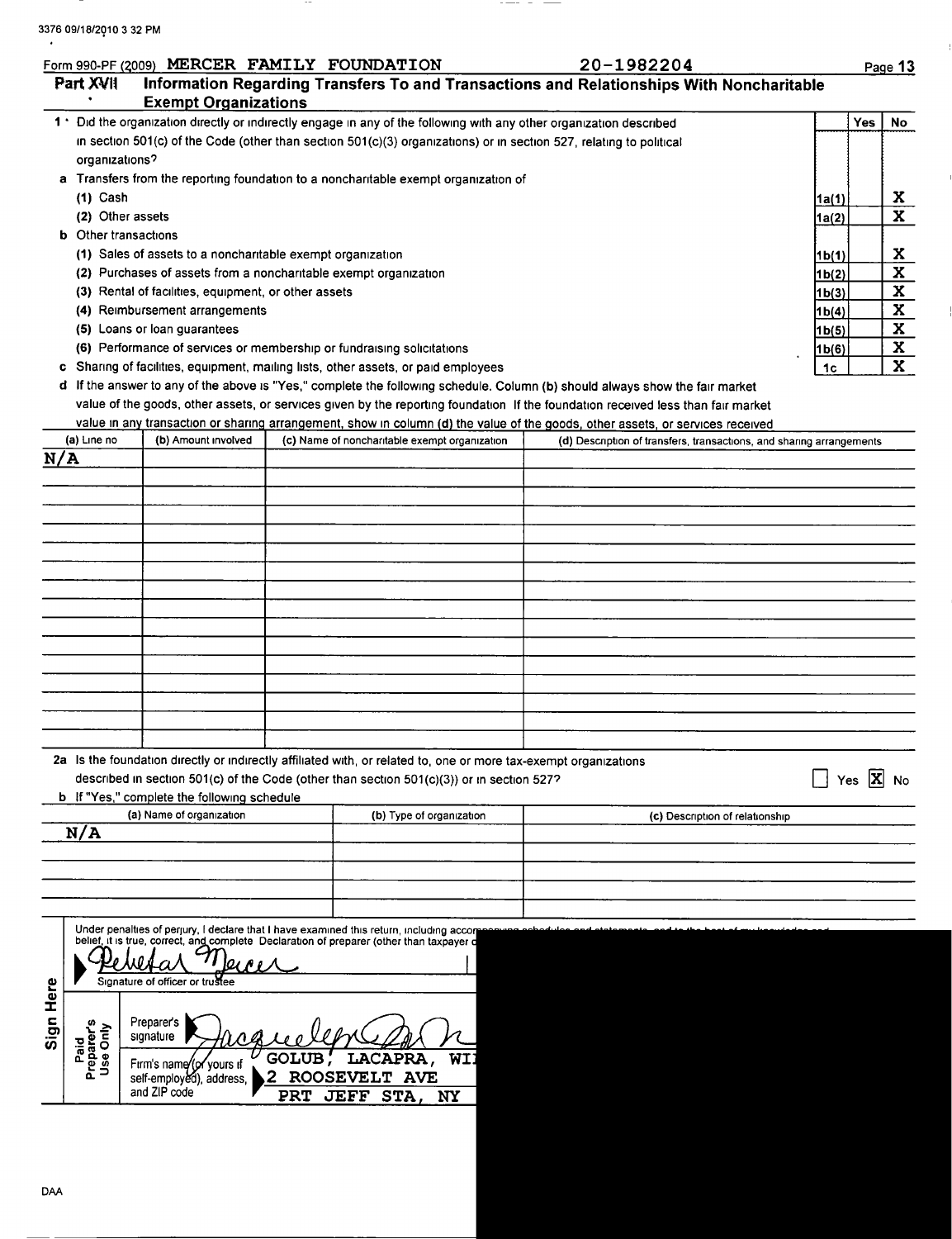3376 09/18/2Q10 <sup>3</sup> 32 PM

Department of the Treasury<br>
Internal Revenue Service Name of the organization

Organization type (check one)

Schedule B.

## Schedule B.<br>(Form 990, 990-EZ,  $\vert$  contributors

or 990-PF) ► Attach to Form 990, 990-EZ, or 990-PF.

2009

Employer identification number

MERCER FAMILY FOUNDATION 20-1982204

| Filers of:           | Section:                                                                                                                                                                                                                                                                                                                                                                                                                                                                                                                                                                                                                                      |
|----------------------|-----------------------------------------------------------------------------------------------------------------------------------------------------------------------------------------------------------------------------------------------------------------------------------------------------------------------------------------------------------------------------------------------------------------------------------------------------------------------------------------------------------------------------------------------------------------------------------------------------------------------------------------------|
| Form 990 or 990-EZ   | 501(c)<br>) (enter number) organization                                                                                                                                                                                                                                                                                                                                                                                                                                                                                                                                                                                                       |
|                      | 4947(a)(1) nonexempt charitable trust not treated as a private foundation                                                                                                                                                                                                                                                                                                                                                                                                                                                                                                                                                                     |
|                      | 527 political organization                                                                                                                                                                                                                                                                                                                                                                                                                                                                                                                                                                                                                    |
| Form 990-PF          | IХ<br>501(c)(3) exempt private foundation                                                                                                                                                                                                                                                                                                                                                                                                                                                                                                                                                                                                     |
|                      | 4947(a)(1) nonexempt charitable trust treated as a private foundation                                                                                                                                                                                                                                                                                                                                                                                                                                                                                                                                                                         |
|                      | 501(c)(3) taxable private foundation                                                                                                                                                                                                                                                                                                                                                                                                                                                                                                                                                                                                          |
|                      |                                                                                                                                                                                                                                                                                                                                                                                                                                                                                                                                                                                                                                               |
| instructions         | Check if your organization is covered by the General Rule or a Special Rule.<br>Note. Only a section 501(c)(7), (8), or (10) organization can check boxes for both the General Rule and a Special Rule See                                                                                                                                                                                                                                                                                                                                                                                                                                    |
| General Rule         |                                                                                                                                                                                                                                                                                                                                                                                                                                                                                                                                                                                                                                               |
| ΙX                   | For an organization filing Form 990, 990-EZ, or 990-PF that received, during the year, \$5,000 or more (in money or<br>property) from any one contributor Complete Parts I and II                                                                                                                                                                                                                                                                                                                                                                                                                                                             |
| <b>Special Rules</b> |                                                                                                                                                                                                                                                                                                                                                                                                                                                                                                                                                                                                                                               |
| Ħ                    | For a section 501(c)(3) organization filing Form 990 or 990-EZ that met the 33 1/3% support test of the regulations under<br>sections $509(a)(1)$ and $170(b)(1)(A)(v)$ , and received from any one contributor, during the year, a contribution of the greater<br>of (1) \$5,000 or (2) 2% of the amount on (i) Form 990, Part Vill, line 1h or (ii) Form 990-EZ, line 1 Complete Parts I and                                                                                                                                                                                                                                                |
|                      | For a section 501(c)(7), (8), or (10) organization filing Form 990 or 990-EZ that received from any one contributor, during<br>the year, aggregate contributions of more than \$1,000 for use exclusively for religious, charitable, scientific, literary, or<br>educational purposes, or the prevention of cruelty to children or animals. Complete Parts I, II, and III                                                                                                                                                                                                                                                                     |
| during the year      | For a section 501(c)(7), (8), or (10) organization filing Form 990 or 990-EZ that received from any one contributor, during<br>the year, contributions for use exclusively for religious, charitable, etc, purposes, but these contributions did not<br>aggregate to more than \$1,000 If this box is checked, enter here the total contributions that were received during the<br>year for an exclusively religious, charitable, etc, purpose Do not complete any of the parts unless the General Rule<br>applies to this organization because it received nonexclusively religious, charitable, etc, contributions of \$5,000 or more<br>\$ |
|                      | Caution. An organization that is not covered by the General Rule and/or the Special Rules does not file Schedule B (Form 990,                                                                                                                                                                                                                                                                                                                                                                                                                                                                                                                 |

990-EZ, or 990-PF), but it must answer "No" on Part IV, line 2 of its Form 990, or check the box in the heading of its Form 990-EZ, or on line 2 of its Form 990-PF, to certify that it does not meet the filing requirements of Schedule B (Form 990, 990-EZ, or 990-PF)

For Privacy Act and Paperwork Reduction Act Notice, see the Instructions for Form 990, 990-EZ, or 990-PF

Schedule B (Form 990, 990-EZ, or 990-PF) (2009)

DAA

 $\frac{1}{1}$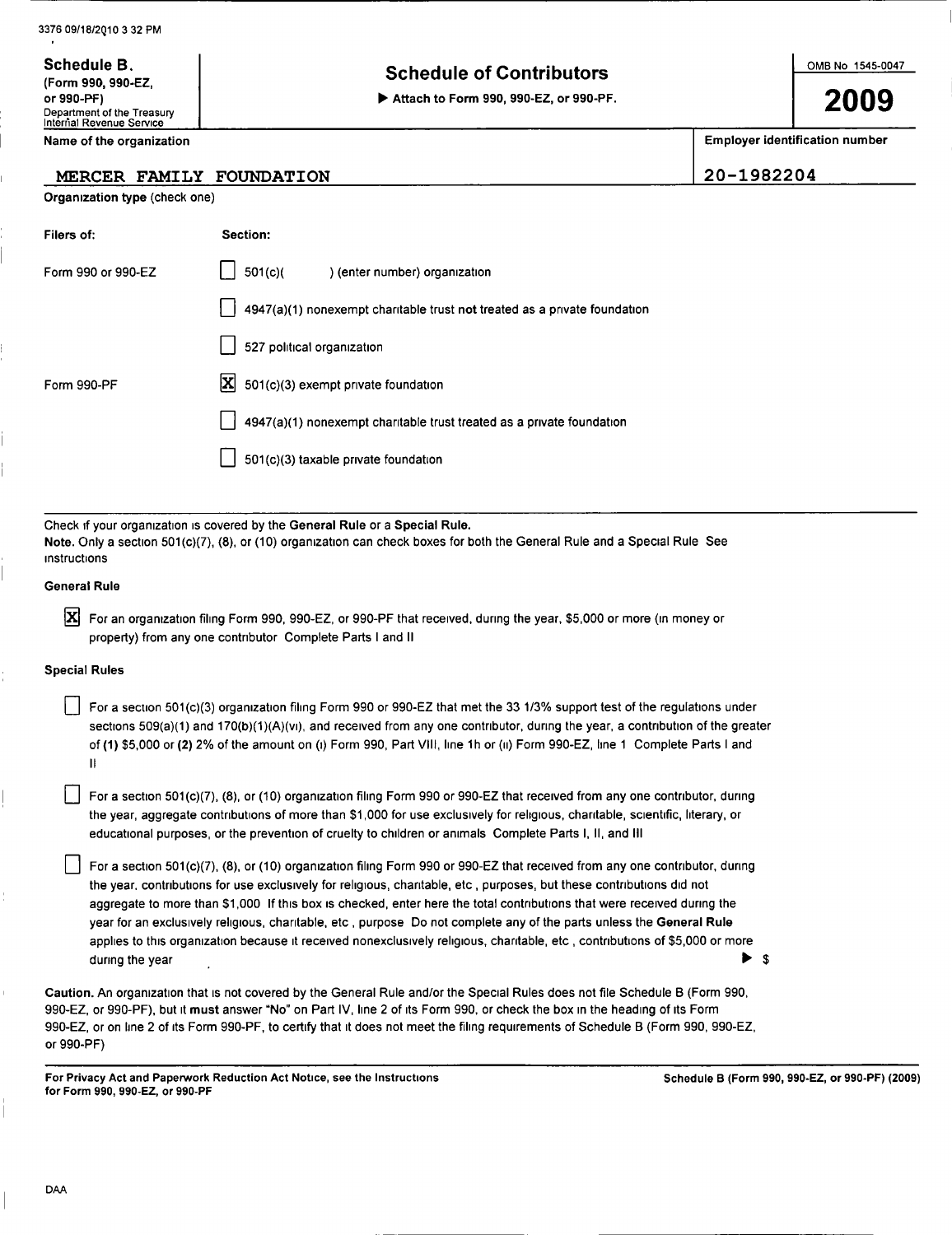|            | Schedule B (Form 990, 990-EZ, or 990-PF) (2009)                    |                                       | of $1$<br>Page 1<br>of Part I                                                                   |
|------------|--------------------------------------------------------------------|---------------------------------------|-------------------------------------------------------------------------------------------------|
|            | Name of organization<br>MERCER FAMILY FOUNDATION                   |                                       | <b>Employer identification number</b><br>20-1982204                                             |
| Part I     | <b>Contributors</b> (see instructions)                             |                                       |                                                                                                 |
| (a)<br>No. | (b)<br>Name, address, and ZIP + 4                                  | (c)<br><b>Aggregate contributions</b> | (d)<br>Type of contribution                                                                     |
| 1          | ROBERT MERCER<br>149 HARBOR ROAD<br>NY 11780<br>HEAD OF THE HARBOR | 6,000,000<br>\$                       | Person<br>Payroll<br>Noncash<br>(Complete Part II if there is<br>a noncash contribution)        |
| (a)<br>No. | (b)<br>Name, address, and ZIP + 4                                  | (c)<br><b>Aggregate contributions</b> | (d)<br>Type of contribution                                                                     |
|            | f                                                                  | \$                                    | Person<br>Payroll<br>Noncash<br>(Complete Part II if there is<br>a noncash contribution)        |
| (a)<br>No. | (b)<br>Name, address, and ZIP + 4                                  | (c)<br><b>Aggregate contributions</b> | (d)<br>Type of contribution                                                                     |
|            |                                                                    | \$                                    | Person<br>Payroll<br>Noncash<br>(Complete Part II if there is<br>a noncash contribution)        |
| (a)<br>No. | (b)<br>Name, address, and ZIP + 4                                  | (c)<br><b>Aggregate contributions</b> | (d)<br>Type of contribution                                                                     |
|            |                                                                    | \$                                    | Person<br>Payroll<br>Noncash<br>(Complete Part II if there is<br>a noncash contribution)        |
| (a)<br>No. | (b)<br>Name, address, and ZIP + 4                                  | (c)<br><b>Aggregate contributions</b> | (d)<br>Type of contribution                                                                     |
|            |                                                                    | \$                                    | Person<br>Payroll<br><b>Noncash</b><br>(Complete Part II if there is<br>a noncash contribution) |
| (a)<br>No. | (b)<br>Name, address, and ZIP + 4                                  | (c)<br><b>Aggregate contributions</b> | (d)<br>Type of contribution                                                                     |
|            |                                                                    | \$                                    | Person<br>Payroll<br>Noncash<br>(Complete Part II if there is                                   |

a noncash contribution )

3376 09/18/2010 <sup>3</sup> 32 PM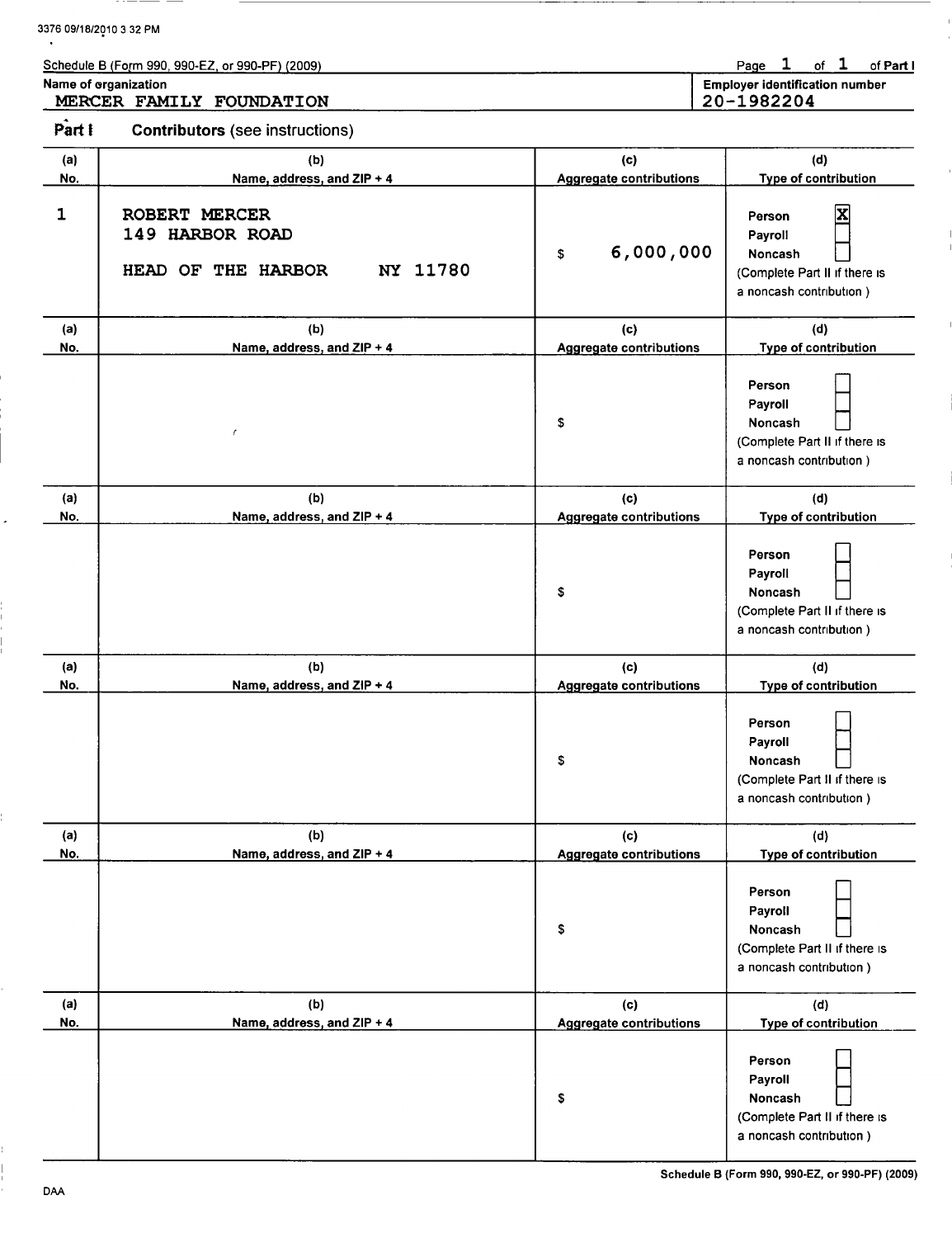# 3376 MERCER FAMILY FOUNDATION 9/18/2010 3:32 PM 20-1982204 Federal Statements

 $- - - - -$ 

 $-$ 

 $\frac{1}{\sqrt{2}}$ 

FYE: 12/31/2009

|                                            | Description      |              | How<br>Received                                             |      |                          |         |                        |    |                           |
|--------------------------------------------|------------------|--------------|-------------------------------------------------------------|------|--------------------------|---------|------------------------|----|---------------------------|
| Whom<br>Sold                               | Date<br>Acquired | Date<br>Sold | Sale<br>Price                                               | Cost |                          | Expense | Depreciation           |    | <b>Net</b><br>Gain / Loss |
| MEDALLION                                  | VARIOUS          | VARIOUS      | <b>PURCHASE</b><br>$3,864,244$ \$                           |      | \$                       |         | \$                     |    | 3,864,244<br>S            |
| TOTAL                                      |                  |              | $3,864,244$ \$                                              |      | $\Omega$<br>S            |         | 0<br>S                 | 0  | 3,864,244<br>\$           |
|                                            |                  |              | Statement 2 - Form 990-PF, Part I, Line 18 - Taxes          |      |                          |         |                        |    |                           |
| Description                                |                  |              | Total                                                       |      | <b>Net</b><br>Investment |         | Adjusted<br><b>Net</b> |    | Charitable<br>Purpose     |
| FEDERAL EXCISE TAX (REFUND)<br>FEES TO NYS |                  | \$           | $-18, 246$<br>310                                           | \$   |                          | \$      |                        | S  |                           |
| TOTAL                                      |                  | \$           | $-17,936$                                                   |      |                          |         | $\Omega$               |    | $\cap$                    |
|                                            |                  |              | Statement 3 - Form 990-PF, Part I, Line 23 - Other Expenses |      |                          |         |                        |    |                           |
| <b>Description</b>                         |                  |              | Total                                                       |      | <b>Net</b><br>Investment |         | Adjusted<br><b>Net</b> |    | Charitable<br>Purpose     |
| <b>EXPENSES</b>                            |                  | \$           |                                                             | \$   |                          | Ş       |                        | \$ |                           |
| <b>BANK CHARGES</b>                        |                  |              | 164                                                         |      |                          |         |                        |    |                           |
| TOTAL                                      |                  | Ŝ            | 164                                                         | S    |                          |         | $\overline{0}$         |    | 0                         |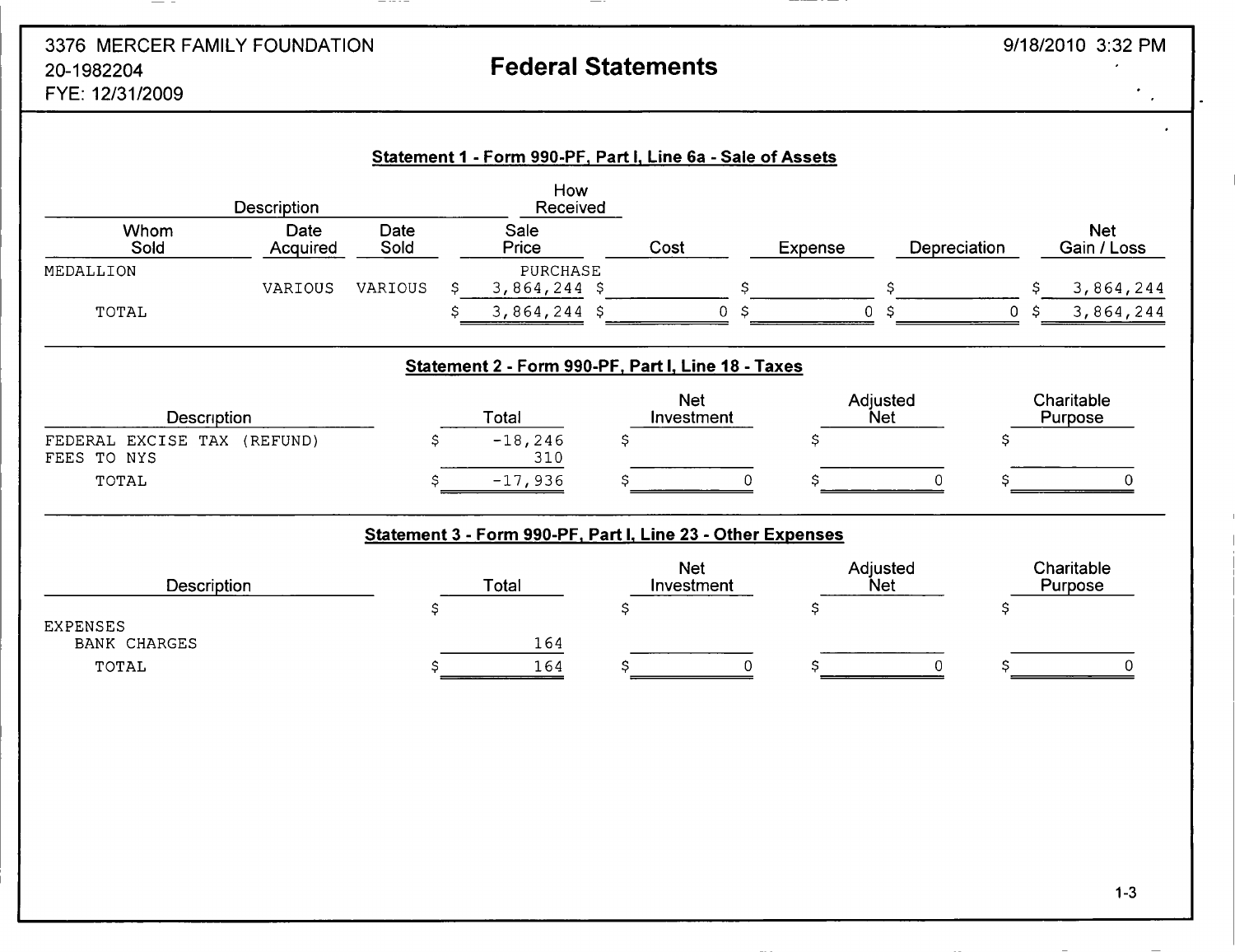$\overline{\cdot}$ 

 $-\cdots$   $-$ 

 $\sim$   $-$ 

## Statement 4 - Form 990-PF, Part II, Line 10b - Corporate Stock Investments

 $\sim$   $-$ 

| Description           |                             |                  |                       |                      |
|-----------------------|-----------------------------|------------------|-----------------------|----------------------|
|                       | <b>Beginning</b><br>of Year | End of<br>Year   | Basis of<br>Valuation | Fair Market<br>Value |
| MEDALLION INVESTMENTS |                             |                  |                       |                      |
|                       | $6,463,317$ \$              | 8,456,921 MARKET |                       | 8,456,921            |
| TOTAL                 | $6,463,317$ \$              | 8,456,921        |                       | 8,456,921            |